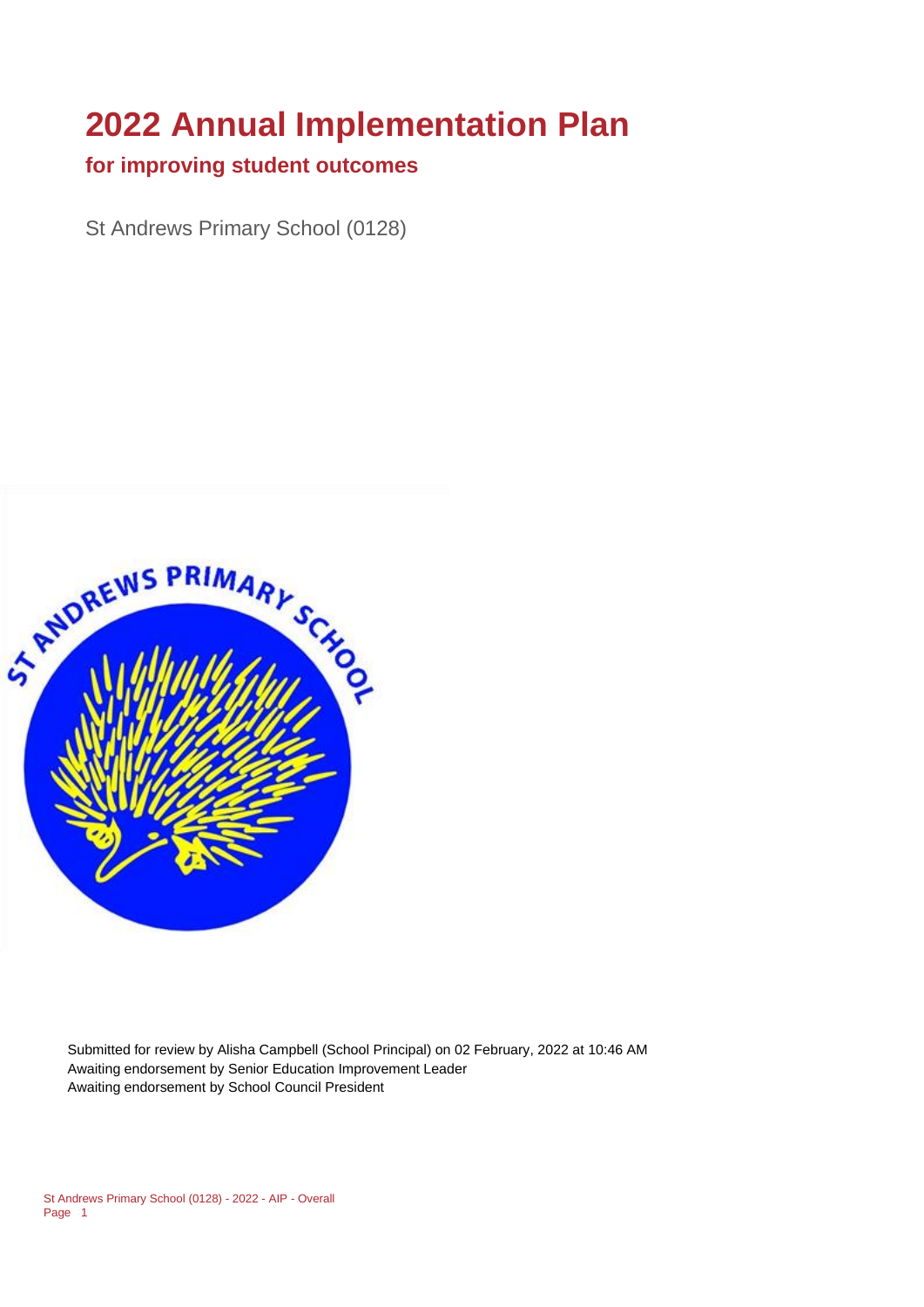# **Self-evaluation Summary - 2022**

|                                           | <b>FISO 2.0 Dimensions</b>                                                                                                                                                                                                       | <b>Self-evaluation Level</b> |
|-------------------------------------------|----------------------------------------------------------------------------------------------------------------------------------------------------------------------------------------------------------------------------------|------------------------------|
| <b>Teaching</b><br>and<br><b>Learning</b> | Documented teaching and learning program based on the Victorian<br>Curriculum and senior secondary pathways, incorporating extra-<br>curricula programs                                                                          |                              |
|                                           | Use of common and subject-specific high impact teaching and<br>learning strategies as part of a shared and responsive teaching and<br>learning model implemented through positive and supportive student-<br>staff relationships | Evolving                     |

| <b>Assessment</b> | Systematic use of assessment strategies and measurement practices<br>to obtain and provide feedback on student learning growth, attainment<br>and wellbeing capabilities | Evolving |
|-------------------|--------------------------------------------------------------------------------------------------------------------------------------------------------------------------|----------|
|                   | Systematic use of data and evidence to drive the prioritisation,<br>development, and implementation of actions in schools and<br>classrooms.                             |          |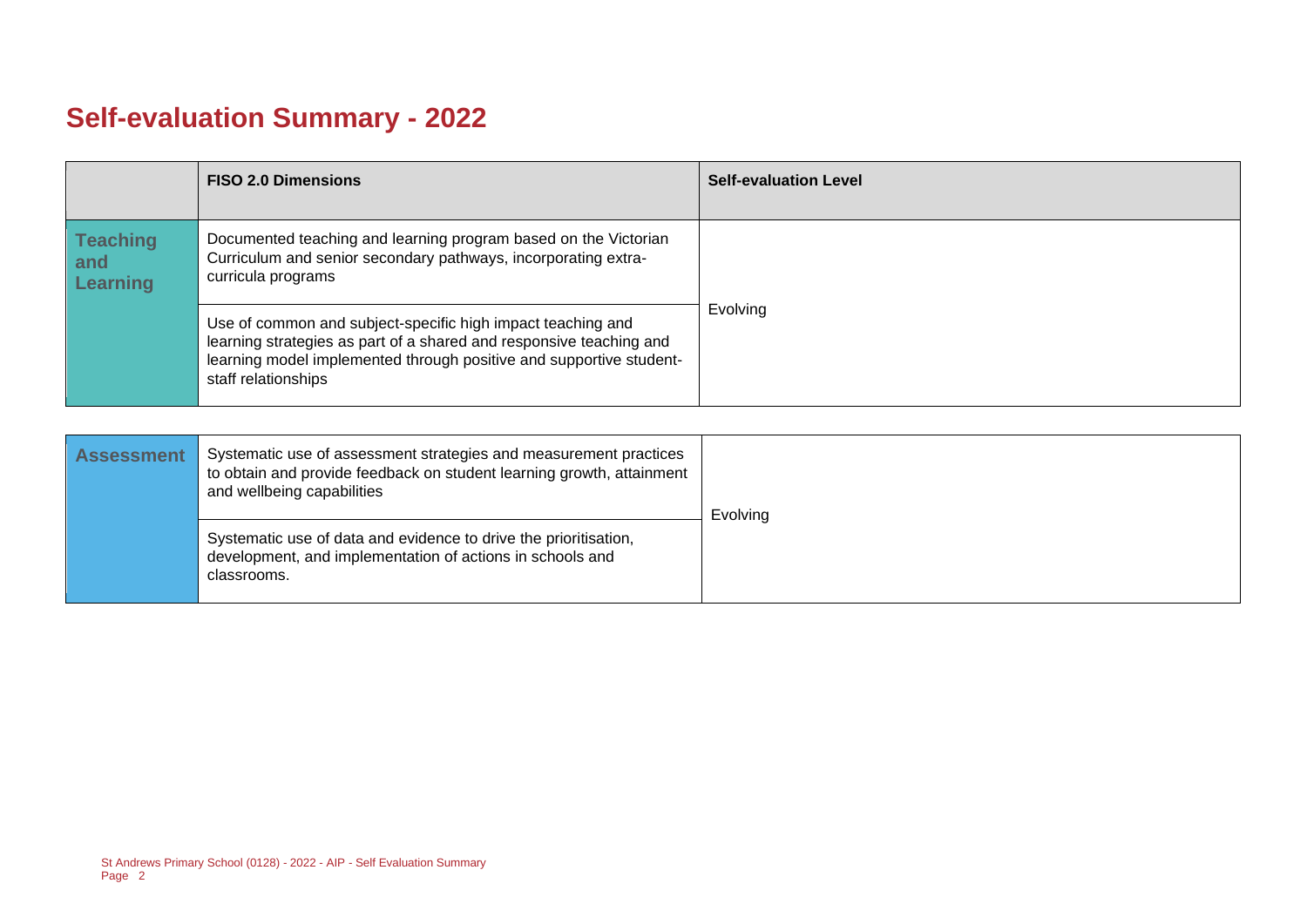| Leadership | The strategic direction and deployment of resources to create and<br>reflect shared goals and values; high expectations; and a positive,<br>safe and orderly learning environment | Evolving |
|------------|-----------------------------------------------------------------------------------------------------------------------------------------------------------------------------------|----------|
|            | Shared development of a culture of respect and collaboration with<br>positive and supportive relationships between students and staff at the<br>core                              |          |

| <b>Engagement</b> | Activation of student voice and agency, including in leadership and<br>learning, to strengthen students' participation and engagement in<br>school                                    | Embedding |
|-------------------|---------------------------------------------------------------------------------------------------------------------------------------------------------------------------------------|-----------|
|                   | Strong relationships and active partnerships between schools and<br>families/carers, communities, and organisations to strengthen<br>students' participation and engagement in school |           |

| <b>Support</b> | Responsive, tiered and contextualised approaches and strong<br>relationships to support student learning, wellbeing and inclusion                                         |           |
|----------------|---------------------------------------------------------------------------------------------------------------------------------------------------------------------------|-----------|
|                | Effective use of resources and active partnerships with families/carers,<br>specialist providers and community organisations to provide<br>responsive support to students | Embedding |

| <b>Enter your reflective comments</b> | Having come into St Andrews part way through the year we have already made great headway on tightening processes and<br>embedding new initiatives including the PLC process. Our school remote learning program was a credit to all involved as we<br>maintained a clear focus on Excellence in Teaching and Learning and Community Engagement in Learning. We have<br>maintained our self-evaluation level in most dimensions of all four priority areas of FISO and remain embedding to Evolving<br>overall.<br>We were scheduled for Review in 2022 and we anticipate we will undertake a strong self evaluation in preparation for the<br>development of our new strategic plan which will provide further evidence on which to judge our performance against each |
|---------------------------------------|------------------------------------------------------------------------------------------------------------------------------------------------------------------------------------------------------------------------------------------------------------------------------------------------------------------------------------------------------------------------------------------------------------------------------------------------------------------------------------------------------------------------------------------------------------------------------------------------------------------------------------------------------------------------------------------------------------------------------------------------------------------------|
|                                       |                                                                                                                                                                                                                                                                                                                                                                                                                                                                                                                                                                                                                                                                                                                                                                        |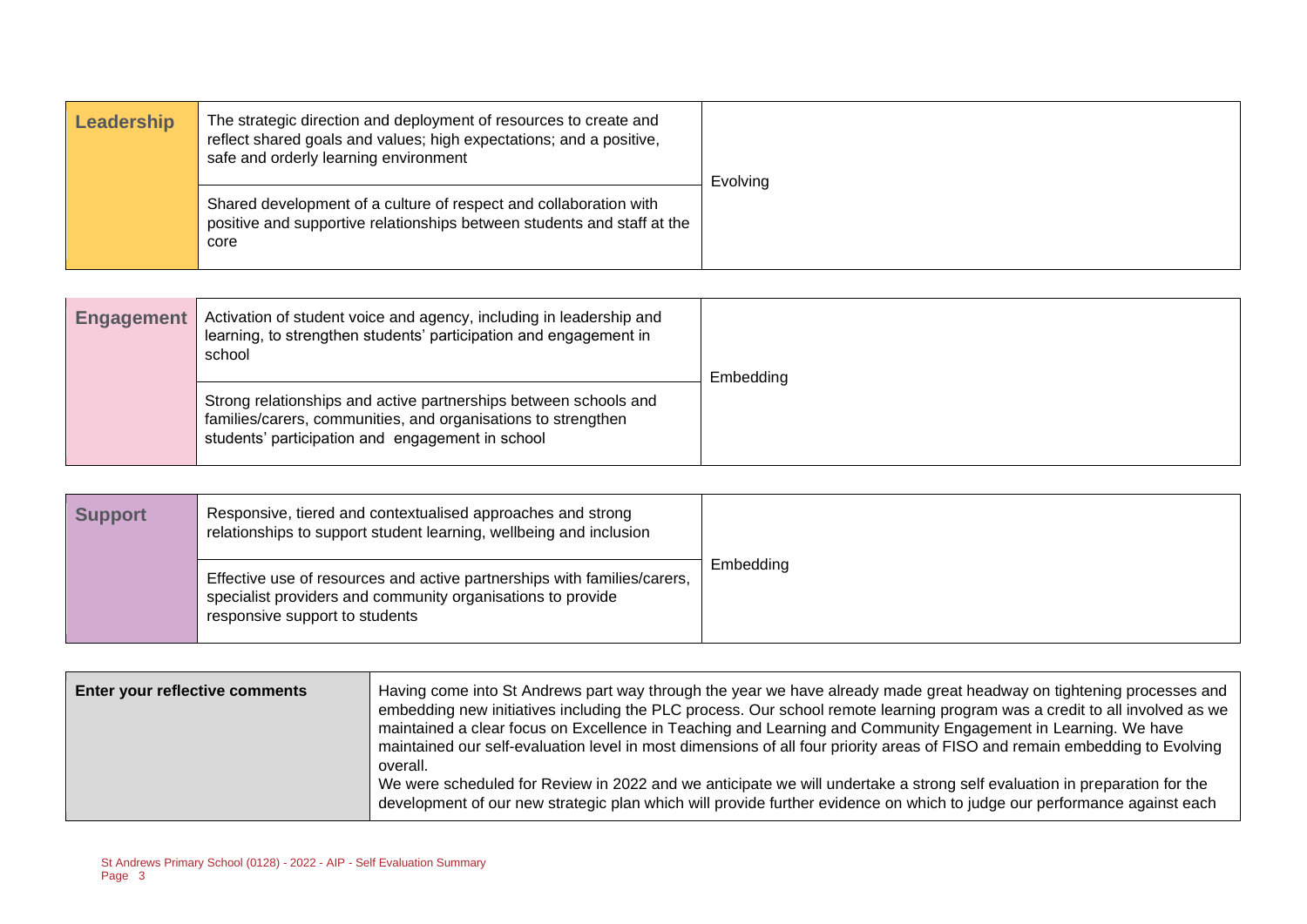|                                  | of the dimensions of FISO<br>As we are keeping a continuous workforce for next year we are confident that when we complete the self-evaluation in early<br>2022 in the lead up to our School Review we are confident that many of these areas will have strengthened further and that<br>we will see evidence of gains in most of them. From the feedback provided in the student and parent remote learning<br>survey, staff and parent opinion survey and student attitudes to school survey we have identified a need to focus more on<br>teaching and learning and assessment. We feel that these two priorities are very relevant to the age and stage of our<br>school, its growth and development and will assist us to further improve.                          |
|----------------------------------|--------------------------------------------------------------------------------------------------------------------------------------------------------------------------------------------------------------------------------------------------------------------------------------------------------------------------------------------------------------------------------------------------------------------------------------------------------------------------------------------------------------------------------------------------------------------------------------------------------------------------------------------------------------------------------------------------------------------------------------------------------------------------|
| <b>Considerations for 2022</b>   | As our review is due in early 2022 we will focus only on the priority goals in the first half of 2022 The Learning catch up and<br>extension, Happy, active and healthy kids and Connected communities priorities have been essential considerations for all<br>decisions about the organisation and structure of our school for 2022.<br>We will undertake our School Review in Term Two which will enable us to formulate a new four-year strategic plan to drive<br>improvement and keep us moving forward. It is our aim to utilise the self-evaluation process to gain as much information as<br>possible from all stakeholders about our current performance and future areas for improvement and growth for our school<br>for the second half of 2022 and beyond. |
| Documents that support this plan |                                                                                                                                                                                                                                                                                                                                                                                                                                                                                                                                                                                                                                                                                                                                                                          |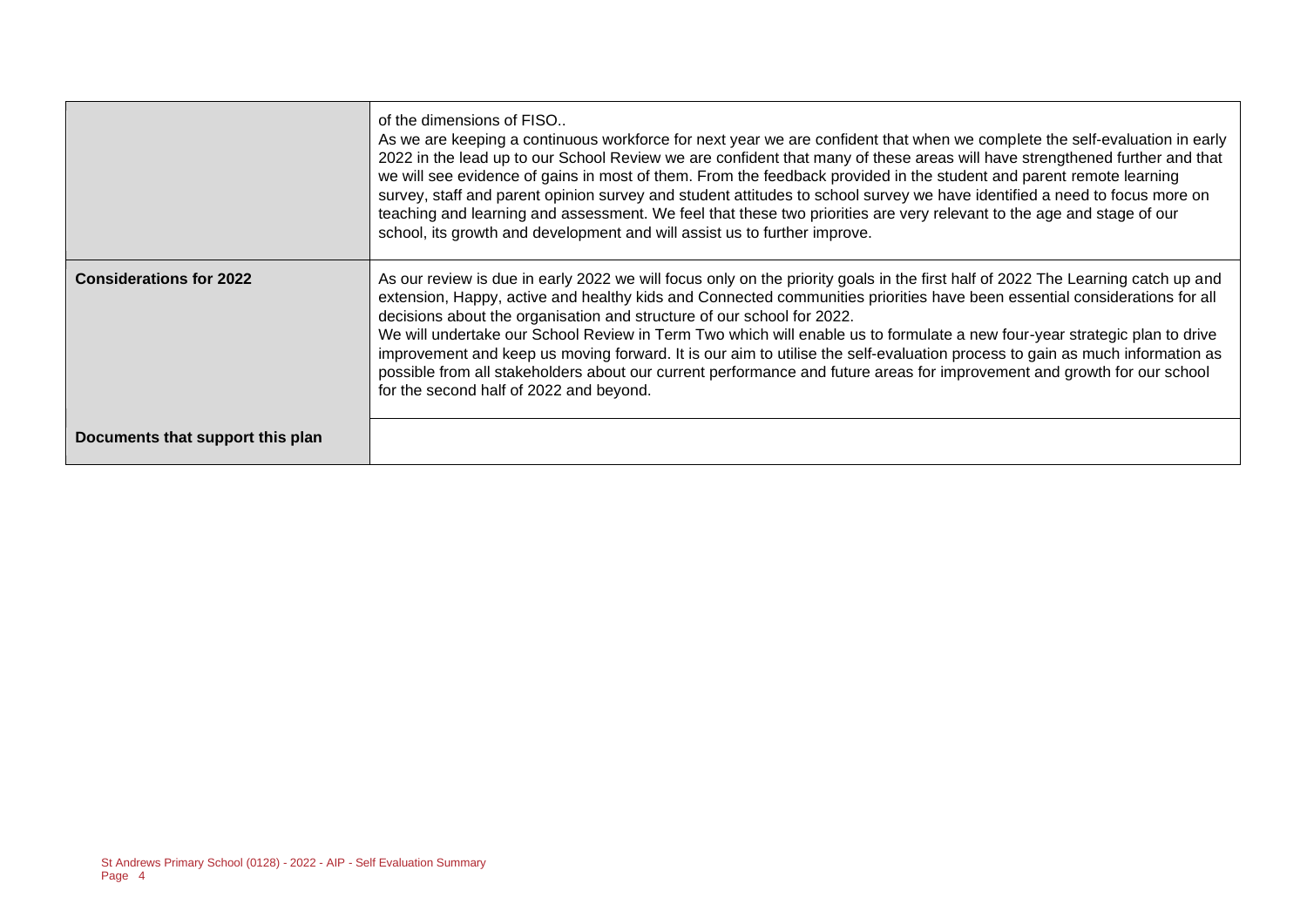## **SSP Goals Targets and KIS**

| Goal 1                                                         | <b>2022 Priorities Goal</b><br><br><br>Some of our students have thrived in the remote learning environment, others have maintained their learning progress,<br>and some need extra learning and wellbeing support despite the best efforts of their teachers and families. In 2022 we will<br>continue to focus on student learning - with an increased focus on numeracy - and student wellbeing through the 2022<br>Priorities Goal, a learning Key Improvement Strategy and a wellbeing Key Improvement Strategy. We will teach and<br>support each student at their point of need and in line with FISO. |  |  |
|----------------------------------------------------------------|---------------------------------------------------------------------------------------------------------------------------------------------------------------------------------------------------------------------------------------------------------------------------------------------------------------------------------------------------------------------------------------------------------------------------------------------------------------------------------------------------------------------------------------------------------------------------------------------------------------|--|--|
| Target 1.1                                                     | Support for the 2022 Priorities                                                                                                                                                                                                                                                                                                                                                                                                                                                                                                                                                                               |  |  |
| Key Improvement Strategy 1.a<br>Priority 2022 Dimension        | Learning - Support both those who need extra support and those who have thrived to continue to extend their learning,<br>especially in numeracy                                                                                                                                                                                                                                                                                                                                                                                                                                                               |  |  |
| <b>Key Improvement Strategy 1.b</b><br>Priority 2022 Dimension | Wellbeing - Effectively mobilise available resources to support students' wellbeing and mental health, especially the most<br>vulnerable                                                                                                                                                                                                                                                                                                                                                                                                                                                                      |  |  |
| Goal 2                                                         | Improve student outcomes in reading and writing.                                                                                                                                                                                                                                                                                                                                                                                                                                                                                                                                                              |  |  |
| Target 2.1                                                     | NAPLAN high growth to be at or above 25 per cent for reading.                                                                                                                                                                                                                                                                                                                                                                                                                                                                                                                                                 |  |  |
|                                                                | NAPLAN low growth to be at or below 20 per cent for reading.                                                                                                                                                                                                                                                                                                                                                                                                                                                                                                                                                  |  |  |
|                                                                |                                                                                                                                                                                                                                                                                                                                                                                                                                                                                                                                                                                                               |  |  |
| <b>Target 2.2</b>                                              | NAPLAN high growth to be at or above 25 per cent for writing.                                                                                                                                                                                                                                                                                                                                                                                                                                                                                                                                                 |  |  |
|                                                                | NAPLAN low growth to be at or below 20 per cent for writing.                                                                                                                                                                                                                                                                                                                                                                                                                                                                                                                                                  |  |  |
|                                                                |                                                                                                                                                                                                                                                                                                                                                                                                                                                                                                                                                                                                               |  |  |
| Target 2.3                                                     | All students to make 12 months growth (using triangulated data) in one academic year according to Teacher judgement.                                                                                                                                                                                                                                                                                                                                                                                                                                                                                          |  |  |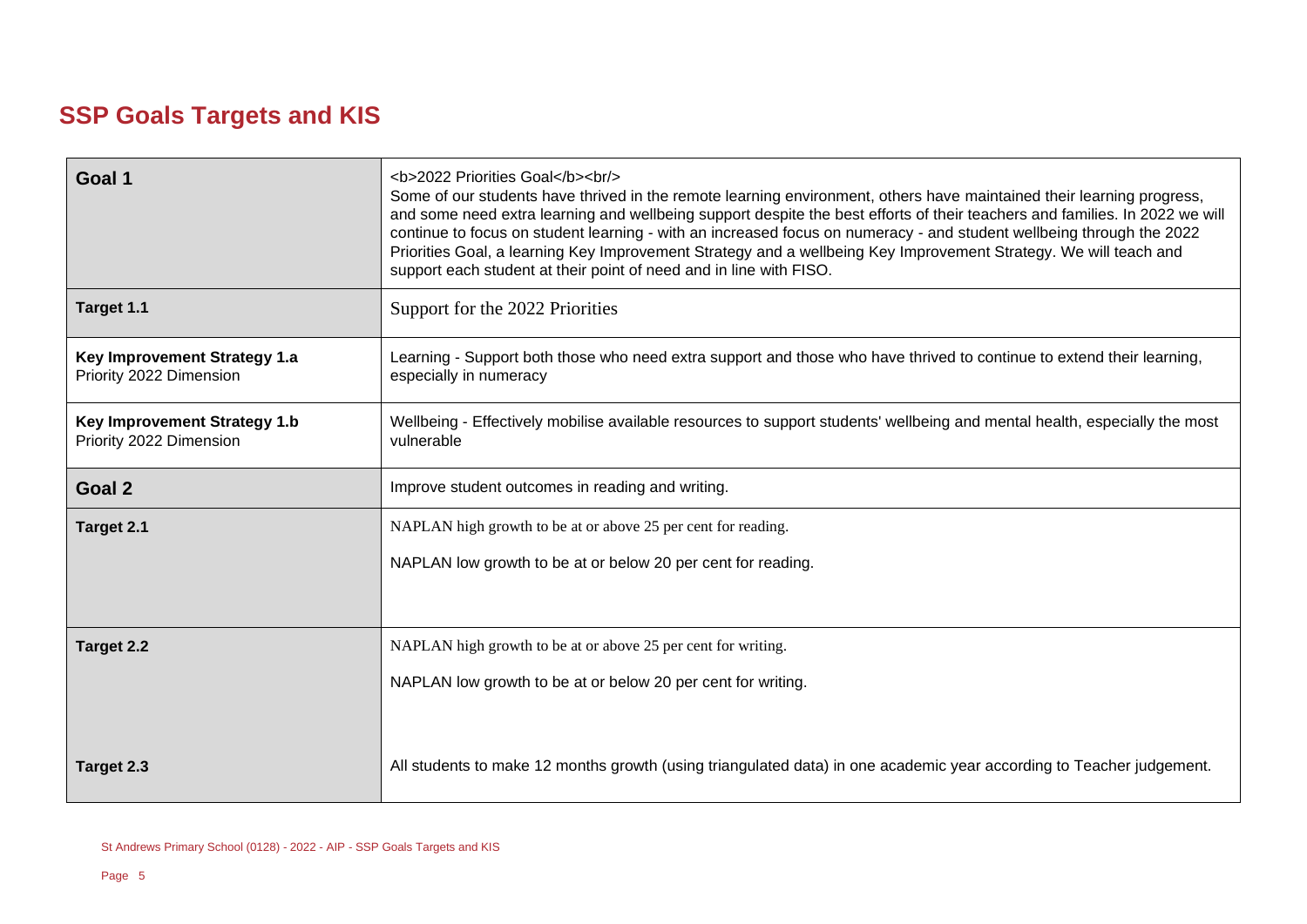| <b>Key Improvement Strategy 2.a</b><br>Curriculum planning and assessment                                                                                                                             | Develop a broad and viable curriculum. (CPA)                                                                                                          |
|-------------------------------------------------------------------------------------------------------------------------------------------------------------------------------------------------------|-------------------------------------------------------------------------------------------------------------------------------------------------------|
| <b>Key Improvement Strategy 2.b</b><br><b>Building practice excellence</b>                                                                                                                            | Build the capacity of all staff to use high impact teaching strategies. (BPE)                                                                         |
| <b>Key Improvement Strategy 2.c</b><br>Develop consistent and collaborative assessment practices which inform teaching and learning and measure<br>Curriculum planning and assessment<br>growth.(CPA) |                                                                                                                                                       |
| Goal 3                                                                                                                                                                                                | Increase student agency in learning.                                                                                                                  |
| Target 3.1                                                                                                                                                                                            | Student opinion related to Effective teaching practices for cognitive engagement to be 90 per cent positive.                                          |
| Target 3.2                                                                                                                                                                                            | Staff Opinion related to Academic emphasis, Collective efficacy, Viable curriculum and Collective focus on learning to be<br>at or above 80 per cent. |
| Target 3.3                                                                                                                                                                                            | Parent opinion related to General satisfaction to be at or above 85 per cent positive.                                                                |
| <b>Key Improvement Strategy 3.a</b><br><b>Empowering students and building school</b><br>pride                                                                                                        | Embed a whole school approach to the delivery of differentiated learning, feedback and high expectations.                                             |
| <b>Key Improvement Strategy 3.b</b>                                                                                                                                                                   | Develop classroom structures and processes which support learner agency.                                                                              |

 $\overline{a}$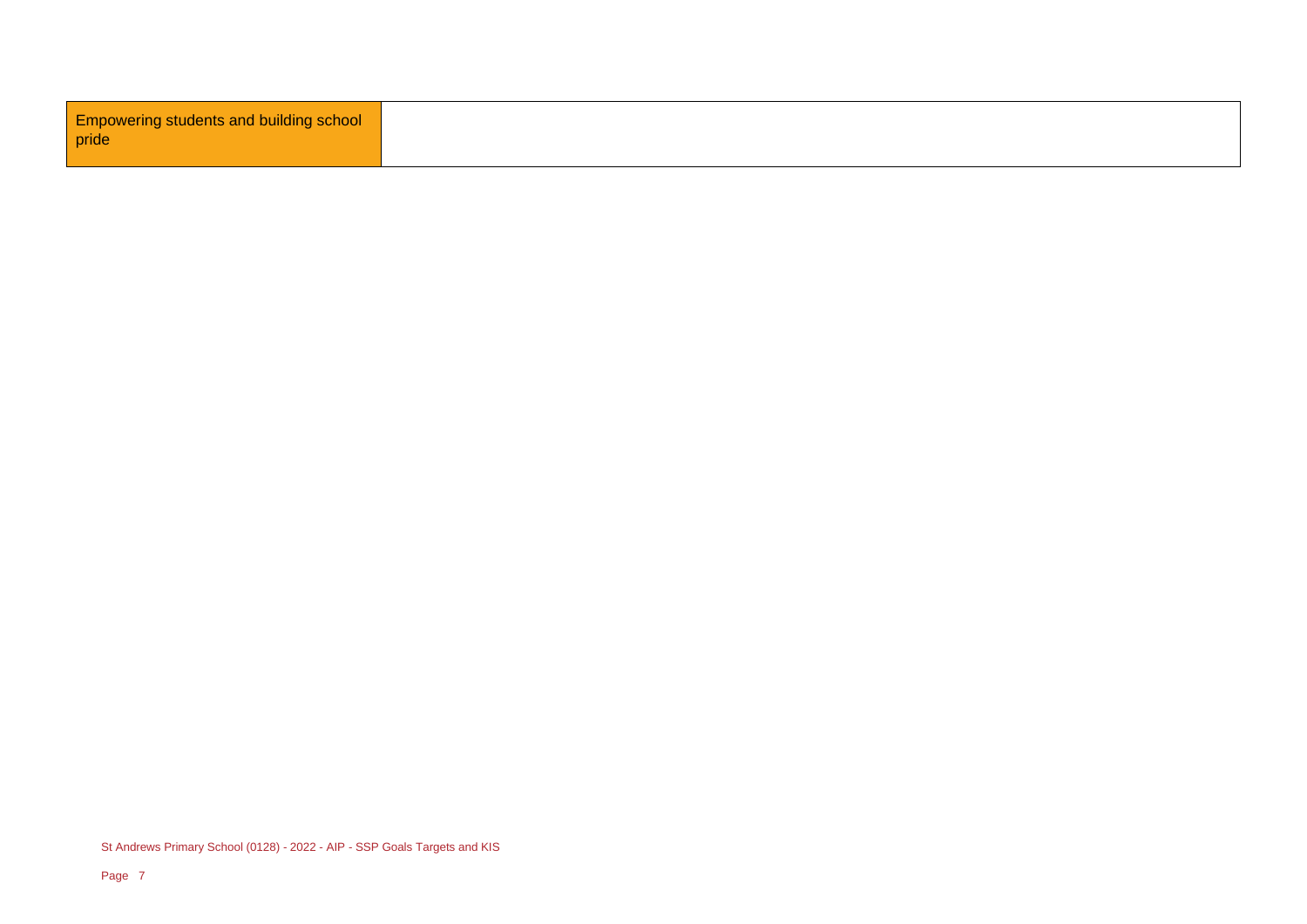## **Select Annual Goals and KIS**

| <b>Four Year Strategic Goals</b>                                                                                                                                                              | Is this<br>selected for<br>focus this<br>year? | <b>Four Year Strategic Targets</b> | 12 month target<br>The 12 month target is an incremental step<br>towards meeting the 4-year target, using the<br>same data set.                                                                                                                                                                                                                                                                                                                                                                                                                                                                                                                                                                                                                                                                                                                                                                                                 |
|-----------------------------------------------------------------------------------------------------------------------------------------------------------------------------------------------|------------------------------------------------|------------------------------------|---------------------------------------------------------------------------------------------------------------------------------------------------------------------------------------------------------------------------------------------------------------------------------------------------------------------------------------------------------------------------------------------------------------------------------------------------------------------------------------------------------------------------------------------------------------------------------------------------------------------------------------------------------------------------------------------------------------------------------------------------------------------------------------------------------------------------------------------------------------------------------------------------------------------------------|
| <b>2022 Priorities Goal</b><br><br><br>Some of our students have thrived in<br>the remote learning environment,<br>others have maintained their learning<br>progress, and some need extra<br> | Yes                                            | Support for the 2022 Priorities    | In 2022 teacher judgments made against<br>Victorian Curriculum Achievement<br>Standards will show all students making<br>12 months growth or more in 12 months<br>and those who made less than expected<br>growth in 2021 will catch up to or surpass<br>the level that would have been expected<br>had COVID-19 not impacted their<br>learning and wellbeing.<br>Staff opinion<br>Increase positive endorsement for<br>academic emphasis in staff opinion<br>survey to from 70% (2021) to 80%<br>Increase positive endorsement for<br>teacher collaboration to from 60% (2021)<br>to 80%<br>Increase all areas of the Teaching and<br>Learning - Planning section of staff<br>survey from current levels of positive<br>endorsement to75%<br>student opinion<br>Differentiated learning challenge in<br>student opinion survey to increase from<br>76% (2021) to 91% positive endorsement<br>Increase positive endorsement for |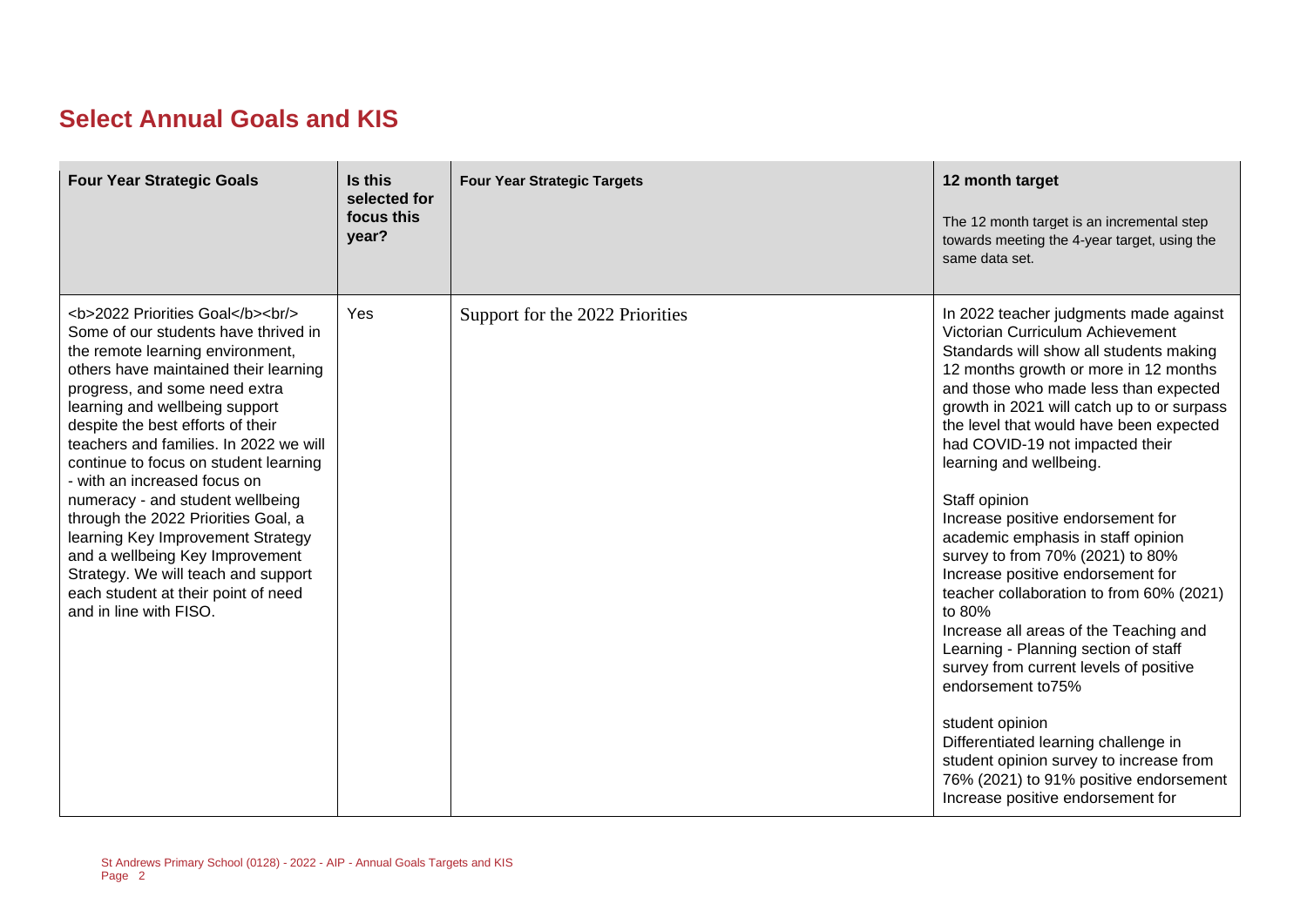|                                                     |     |                                                                                                                               | stimulated learning in student survey from<br>79% (2021) to 94%                                                                                                                                                                             |
|-----------------------------------------------------|-----|-------------------------------------------------------------------------------------------------------------------------------|---------------------------------------------------------------------------------------------------------------------------------------------------------------------------------------------------------------------------------------------|
|                                                     |     |                                                                                                                               | the Tier 1 TFI outcomes will be at or<br>above 70%                                                                                                                                                                                          |
| Improve student outcomes in reading<br>and writing. | Yes | NAPLAN high growth to be at or above 25 per cent for reading.<br>NAPLAN low growth to be at or below 20 per cent for reading. | Increase number of students above<br>expected level in reading by 2 students in<br>each year level                                                                                                                                          |
|                                                     |     |                                                                                                                               | Effective teaching, stimulating learning<br>environment and high expectations for<br>success in parent opinion survey to<br>increase by 10%                                                                                                 |
|                                                     |     | NAPLAN high growth to be at or above 25 per cent for writing.                                                                 | Increase number of students above in<br>writing by 2 students in each year level                                                                                                                                                            |
|                                                     |     | NAPLAN low growth to be at or below 20 per cent for writing.                                                                  | Differentiated learning challenge in<br>student opinion survey increase positively<br>by 15%<br>Effective teaching, stimulating learning<br>environment and high expectations for<br>success in parent opinion survey to<br>increase by 10% |
|                                                     |     | All students to make 12 months growth (using triangulated data) in<br>one academic year according to Teacher judgement.       | All students will make the equivalent of 12<br>months growth in 12 months as<br>measured by the tasks in our assessment<br>schedule and the Victorian Curriculum<br>achievement standards for reading and<br>writing.                       |
|                                                     |     |                                                                                                                               | Increase number of students above in<br>writing by 2 students in each year level<br>Increase number of students above in<br>reading by 2 students in each year level                                                                        |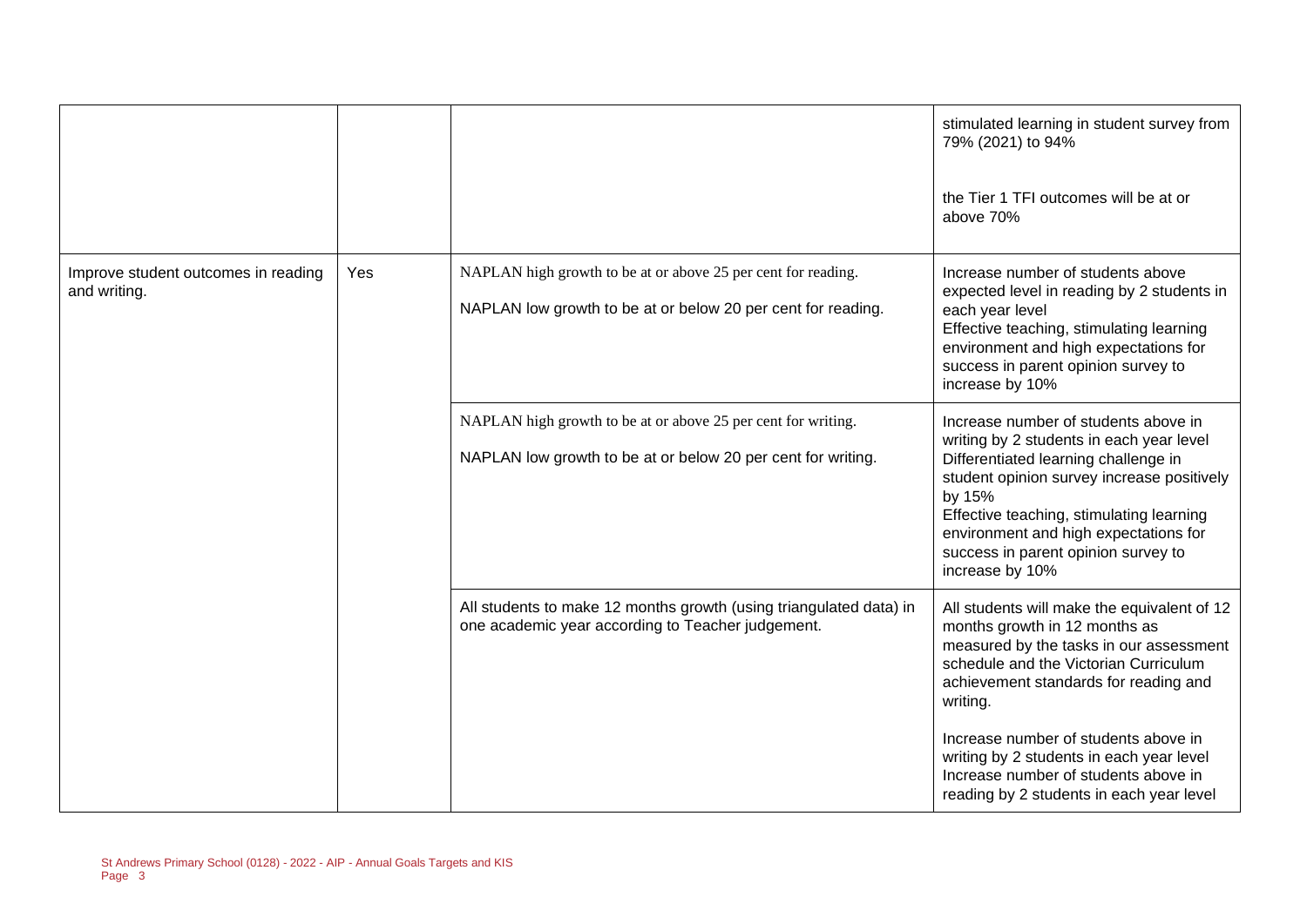|                                      |    |                                                                                                                                                          | currently reading:<br>P-0%above<br>yr1-0% above<br>yr2-57.1%<br>yr3-33.3%<br>yr4-40%<br>yr5-50%<br>currently writing<br>P-0%above<br>yr1-0% above<br>yr2-42.9%<br>yr3-16.7%<br>yr4-30%<br>yr5-50% |
|--------------------------------------|----|----------------------------------------------------------------------------------------------------------------------------------------------------------|---------------------------------------------------------------------------------------------------------------------------------------------------------------------------------------------------|
| Increase student agency in learning. | No | Student opinion related to Effective teaching practices for cognitive<br>engagement to be 90 per cent positive.                                          |                                                                                                                                                                                                   |
|                                      |    | Staff Opinion related to Academic emphasis, Collective efficacy,<br>Viable curriculum and Collective focus on learning to be at or above<br>80 per cent. |                                                                                                                                                                                                   |
|                                      |    | Parent opinion related to General satisfaction to be at or above 85<br>per cent positive.                                                                |                                                                                                                                                                                                   |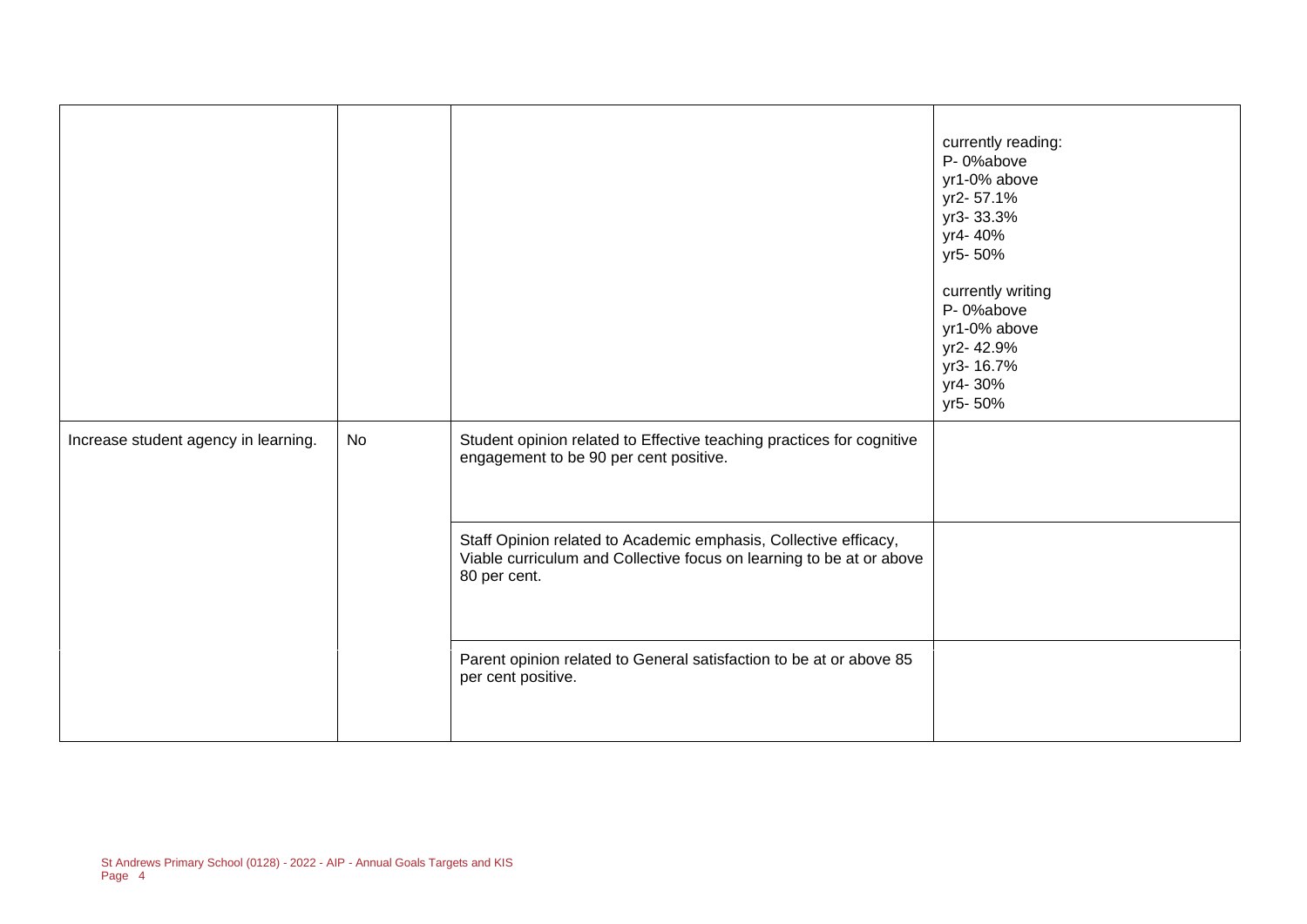| Goal 1                                      | <b>2022 Priorities Goal</b><br><br><br>Some of our students have thrived in the remote learning environment, others have maintained their learning progress, and<br>some need extra learning and wellbeing support despite the best efforts of their teachers and families. In 2022 we will continue<br>to focus on student learning - with an increased focus on numeracy - and student wellbeing through the 2022 Priorities Goal, a<br>learning Key Improvement Strategy and a wellbeing Key Improvement Strategy. We will teach and support each student at<br>their point of need and in line with FISO.                                                                                                                                                                                                                                                                                                                                                                                         |                                              |  |  |
|---------------------------------------------|-------------------------------------------------------------------------------------------------------------------------------------------------------------------------------------------------------------------------------------------------------------------------------------------------------------------------------------------------------------------------------------------------------------------------------------------------------------------------------------------------------------------------------------------------------------------------------------------------------------------------------------------------------------------------------------------------------------------------------------------------------------------------------------------------------------------------------------------------------------------------------------------------------------------------------------------------------------------------------------------------------|----------------------------------------------|--|--|
| 12 Month Target 1.1                         | In 2022 teacher judgments made against Victorian Curriculum Achievement Standards will show all students making 12<br>months growth or more in 12 months and those who made less than expected growth in 2021 will catch up to or surpass the<br>level that would have been expected had COVID-19 not impacted their learning and wellbeing.<br>Staff opinion<br>Increase positive endorsement for academic emphasis in staff opinion survey to from 70% (2021) to 80%<br>Increase positive endorsement for teacher collaboration to from 60% (2021) to 80%<br>Increase all areas of the Teaching and Learning - Planning section of staff survey from current levels of positive endorsement<br>to75%<br>student opinion<br>Differentiated learning challenge in student opinion survey to increase from 76% (2021) to 91% positive endorsement<br>Increase positive endorsement for stimulated learning in student survey from 79% (2021) to 94%<br>the Tier 1 TFI outcomes will be at or above 70% |                                              |  |  |
| <b>Key Improvement Strategies</b>           |                                                                                                                                                                                                                                                                                                                                                                                                                                                                                                                                                                                                                                                                                                                                                                                                                                                                                                                                                                                                       | Is this KIS selected for focus this<br>year? |  |  |
| KIS <sub>1</sub><br>Priority 2022 Dimension | Learning - Support both those who need extra support and those who have thrived to<br>continue to extend their learning, especially in numeracy                                                                                                                                                                                                                                                                                                                                                                                                                                                                                                                                                                                                                                                                                                                                                                                                                                                       | Yes                                          |  |  |
| KIS <sub>2</sub><br>Priority 2022 Dimension | Wellbeing - Effectively mobilise available resources to support students' wellbeing and<br>mental health, especially the most vulnerable                                                                                                                                                                                                                                                                                                                                                                                                                                                                                                                                                                                                                                                                                                                                                                                                                                                              | Yes                                          |  |  |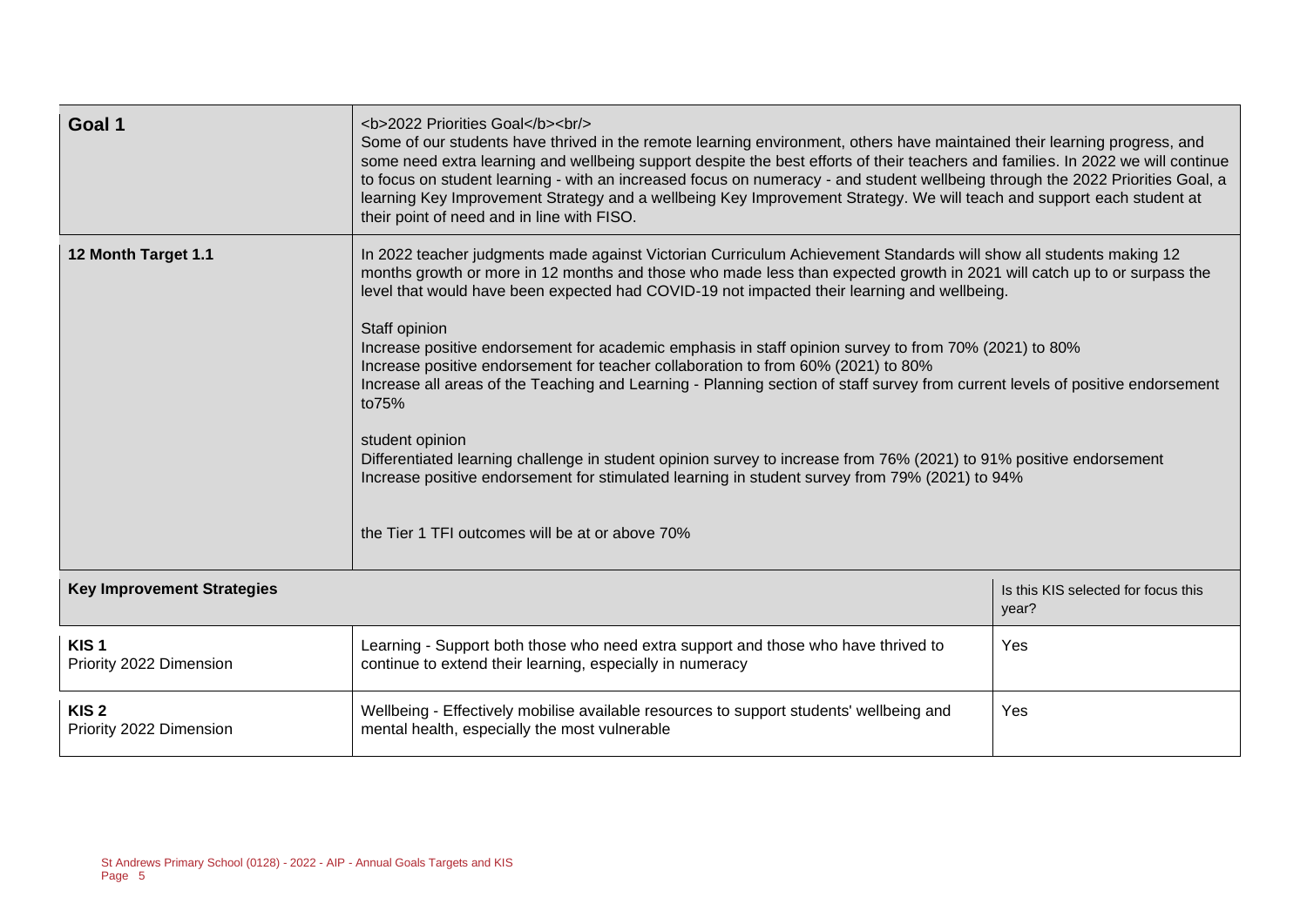| Explain why the school has selected this<br>KIS as a focus for this year. Please make<br>reference to the self-evaluation, relevant<br>school data, the progress against School<br>Strategic Plan (SSP) goals, targets, and the<br>diagnosis of issues requiring particular<br>attention. | Please leave this field empty. Schools are not required to provide a rationale as this is in line with system priorities for 2022.                                                                                                                                                                                                                                                                                                                                                                                                            |
|-------------------------------------------------------------------------------------------------------------------------------------------------------------------------------------------------------------------------------------------------------------------------------------------|-----------------------------------------------------------------------------------------------------------------------------------------------------------------------------------------------------------------------------------------------------------------------------------------------------------------------------------------------------------------------------------------------------------------------------------------------------------------------------------------------------------------------------------------------|
| Goal 2                                                                                                                                                                                                                                                                                    | Improve student outcomes in reading and writing.                                                                                                                                                                                                                                                                                                                                                                                                                                                                                              |
| 12 Month Target 2.1                                                                                                                                                                                                                                                                       | Increase number of students above expected level in reading by 2 students in each year level<br>Effective teaching, stimulating learning environment and high expectations for success in parent opinion survey to increase by<br>10%                                                                                                                                                                                                                                                                                                         |
| 12 Month Target 2.2                                                                                                                                                                                                                                                                       | Increase number of students above in writing by 2 students in each year level<br>Differentiated learning challenge in student opinion survey increase positively by 15%<br>Effective teaching, stimulating learning environment and high expectations for success in parent opinion survey to increase by<br>10%                                                                                                                                                                                                                              |
| 12 Month Target 2.3                                                                                                                                                                                                                                                                       | All students will make the equivalent of 12 months growth in 12 months as measured by the tasks in our assessment schedule<br>and the Victorian Curriculum achievement standards for reading and writing.<br>Increase number of students above in writing by 2 students in each year level<br>Increase number of students above in reading by 2 students in each year level<br>currently reading:<br>P-0%above<br>yr1-0% above<br>yr2-57.1%<br>yr3-33.3%<br>yr4-40%<br>yr5-50%<br>currently writing<br>P-0%above<br>yr1-0% above<br>yr2-42.9% |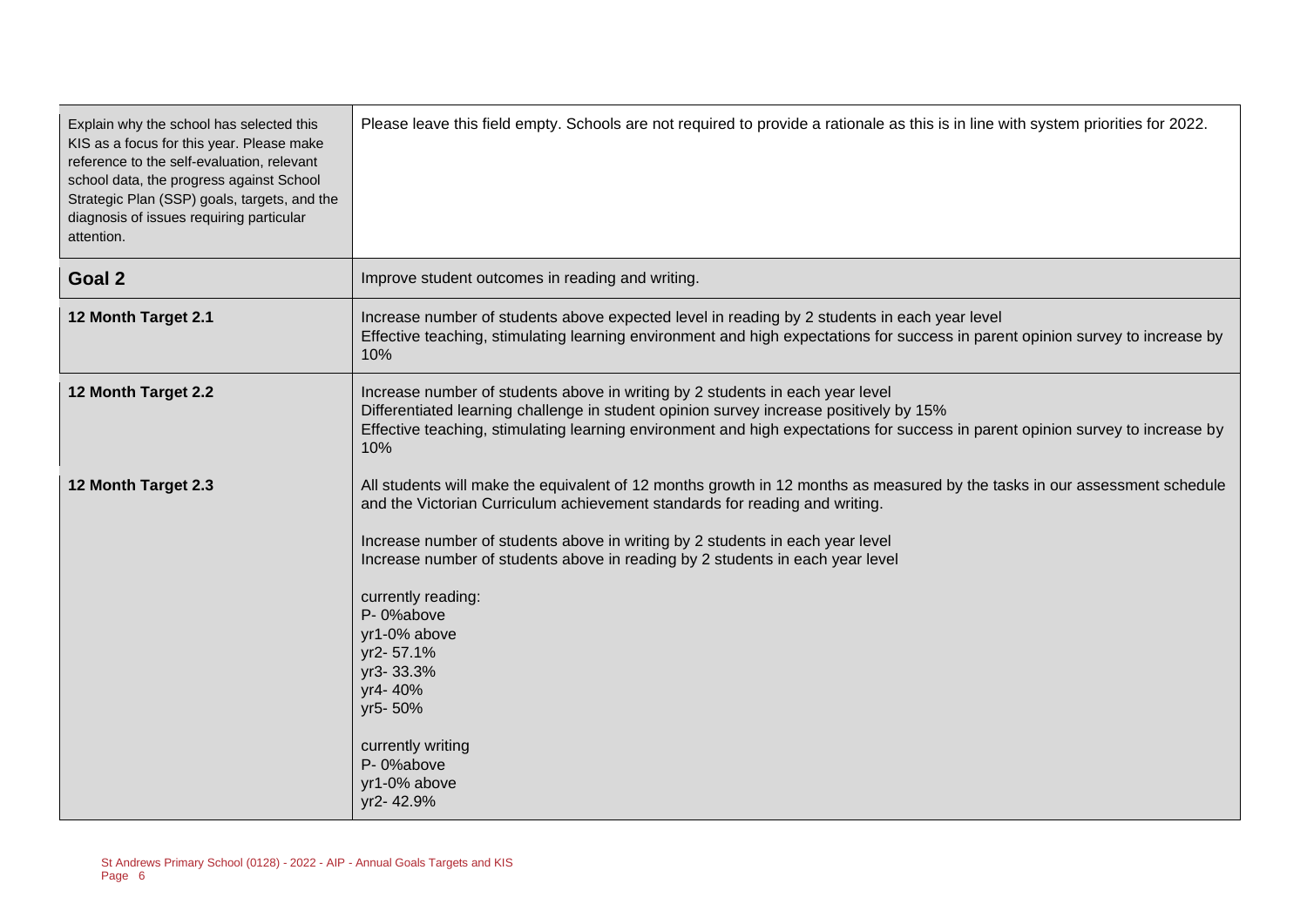|                                                                                                                                                                                                                                                                                           | yr3-16.7%<br>yr4-30%<br>yr5-50%                                                                                                                                                                                                                                                                                                                                                                                                                                                                                                                                                                                                                                                                                                                                                                                                                                                                                                                                                                                                                                                                                                                                                                                 |                                              |  |  |
|-------------------------------------------------------------------------------------------------------------------------------------------------------------------------------------------------------------------------------------------------------------------------------------------|-----------------------------------------------------------------------------------------------------------------------------------------------------------------------------------------------------------------------------------------------------------------------------------------------------------------------------------------------------------------------------------------------------------------------------------------------------------------------------------------------------------------------------------------------------------------------------------------------------------------------------------------------------------------------------------------------------------------------------------------------------------------------------------------------------------------------------------------------------------------------------------------------------------------------------------------------------------------------------------------------------------------------------------------------------------------------------------------------------------------------------------------------------------------------------------------------------------------|----------------------------------------------|--|--|
| <b>Key Improvement Strategies</b>                                                                                                                                                                                                                                                         |                                                                                                                                                                                                                                                                                                                                                                                                                                                                                                                                                                                                                                                                                                                                                                                                                                                                                                                                                                                                                                                                                                                                                                                                                 | Is this KIS selected for focus this<br>year? |  |  |
| KIS <sub>1</sub><br>Curriculum planning and assessment                                                                                                                                                                                                                                    | Develop a broad and viable curriculum. (CPA)                                                                                                                                                                                                                                                                                                                                                                                                                                                                                                                                                                                                                                                                                                                                                                                                                                                                                                                                                                                                                                                                                                                                                                    | No.                                          |  |  |
| KIS <sub>2</sub><br><b>Building practice excellence</b>                                                                                                                                                                                                                                   | Build the capacity of all staff to use high impact teaching strategies. (BPE)                                                                                                                                                                                                                                                                                                                                                                                                                                                                                                                                                                                                                                                                                                                                                                                                                                                                                                                                                                                                                                                                                                                                   | No                                           |  |  |
| KIS <sub>3</sub><br>Curriculum planning and assessment                                                                                                                                                                                                                                    | Develop consistent and collaborative assessment practices which inform teaching and<br>learning and measure growth.(CPA)                                                                                                                                                                                                                                                                                                                                                                                                                                                                                                                                                                                                                                                                                                                                                                                                                                                                                                                                                                                                                                                                                        | Yes                                          |  |  |
| Explain why the school has selected this<br>KIS as a focus for this year. Please make<br>reference to the self-evaluation, relevant<br>school data, the progress against School<br>Strategic Plan (SSP) goals, targets, and the<br>diagnosis of issues requiring particular<br>attention. | Currently, there is an inconsistency in how data is collected, analysed and utilised to inform teaching and learning which is<br>evidenced through observations, planning meetings and looking at staff planning documents Staff are not yet confident in<br>differentiating learning and will often plan for whole group instruction. Staff do not feel confident in making teacher judgements.<br>Staff opinion survey results suggest there is a lack of emphasis on teaching and learning and collective efficacy. There is a<br>clear correlation between the data sets in the teaching and learning components of the staff opinion survey. Staff need to be<br>upskilled on how to evaluate, plan and implement differentiated learning We aim to see the percentage of students in the<br>student opinion survey data section endorsing "effective teacher practise for cognitive engagement" increase positively by<br>15%. By having these pieces of the puzzle brought together for staff through the PLC process which should be able to<br>highlight this to parents. Our target is to see an increase in our Parent Opinion Survey data under the student cognitive<br>engagement section of 10%. |                                              |  |  |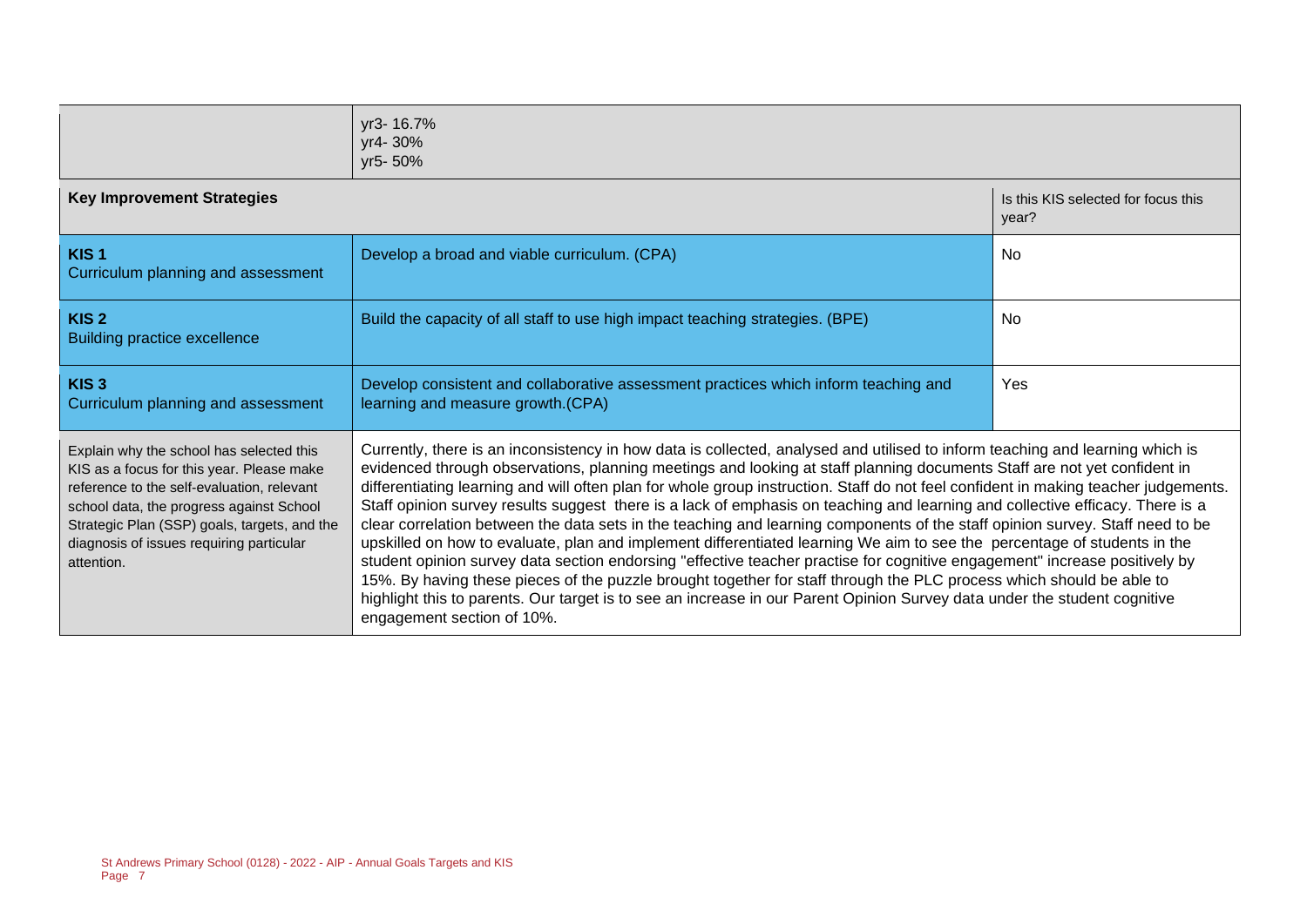## **Define Actions, Outcomes and Activities**

| Goal 1                                      | <b>2022 Priorities Goal</b><br>Some of our students have thrived in the remote learning environment, others have maintained their learning progress, and some<br>need extra learning and wellbeing support despite the best efforts of their teachers and families. In 2022 we will continue to focus on<br>student learning - with an increased focus on numeracy - and student wellbeing through the 2022 Priorities Goal, a learning Key<br>Improvement Strategy and a wellbeing Key Improvement Strategy. We will teach and support each student at their point of need and<br>in line with FISO.                                                                                                                                                                                                                                                                                                                                                                                              |
|---------------------------------------------|----------------------------------------------------------------------------------------------------------------------------------------------------------------------------------------------------------------------------------------------------------------------------------------------------------------------------------------------------------------------------------------------------------------------------------------------------------------------------------------------------------------------------------------------------------------------------------------------------------------------------------------------------------------------------------------------------------------------------------------------------------------------------------------------------------------------------------------------------------------------------------------------------------------------------------------------------------------------------------------------------|
| 12 Month Target 1.1                         | In 2022 teacher judgments made against Victorian Curriculum Achievement Standards will show all students making 12 months<br>growth or more in 12 months and those who made less than expected growth in 2021 will catch up to or surpass the level that would<br>have been expected had COVID-19 not impacted their learning and wellbeing.<br>Staff opinion<br>Increase positive endorsement for academic emphasis in staff opinion survey to from 70% (2021) to 80%<br>Increase positive endorsement for teacher collaboration to from 60% (2021) to 80%<br>Increase all areas of the Teaching and Learning - Planning section of staff survey from current levels of positive endorsement to75%<br>student opinion<br>Differentiated learning challenge in student opinion survey to increase from 76% (2021) to 91% positive endorsement<br>Increase positive endorsement for stimulated learning in student survey from 79% (2021) to 94%<br>the Tier 1 TFI outcomes will be at or above 70% |
| KIS <sub>1</sub><br>Priority 2022 Dimension | Learning - Support both those who need extra support and those who have thrived to continue to extend their learning, especially in<br>numeracy                                                                                                                                                                                                                                                                                                                                                                                                                                                                                                                                                                                                                                                                                                                                                                                                                                                    |
| <b>Actions</b>                              | School structure and staffing will prioritise small group sizes and employment of Education Support staff to enable targeted teaching<br>to maximise learning gain.<br>Build staff capability to analyse student data<br>Build staff capability to plan for differentiation based on student data<br>Build staff capability to teach at students' point of need                                                                                                                                                                                                                                                                                                                                                                                                                                                                                                                                                                                                                                    |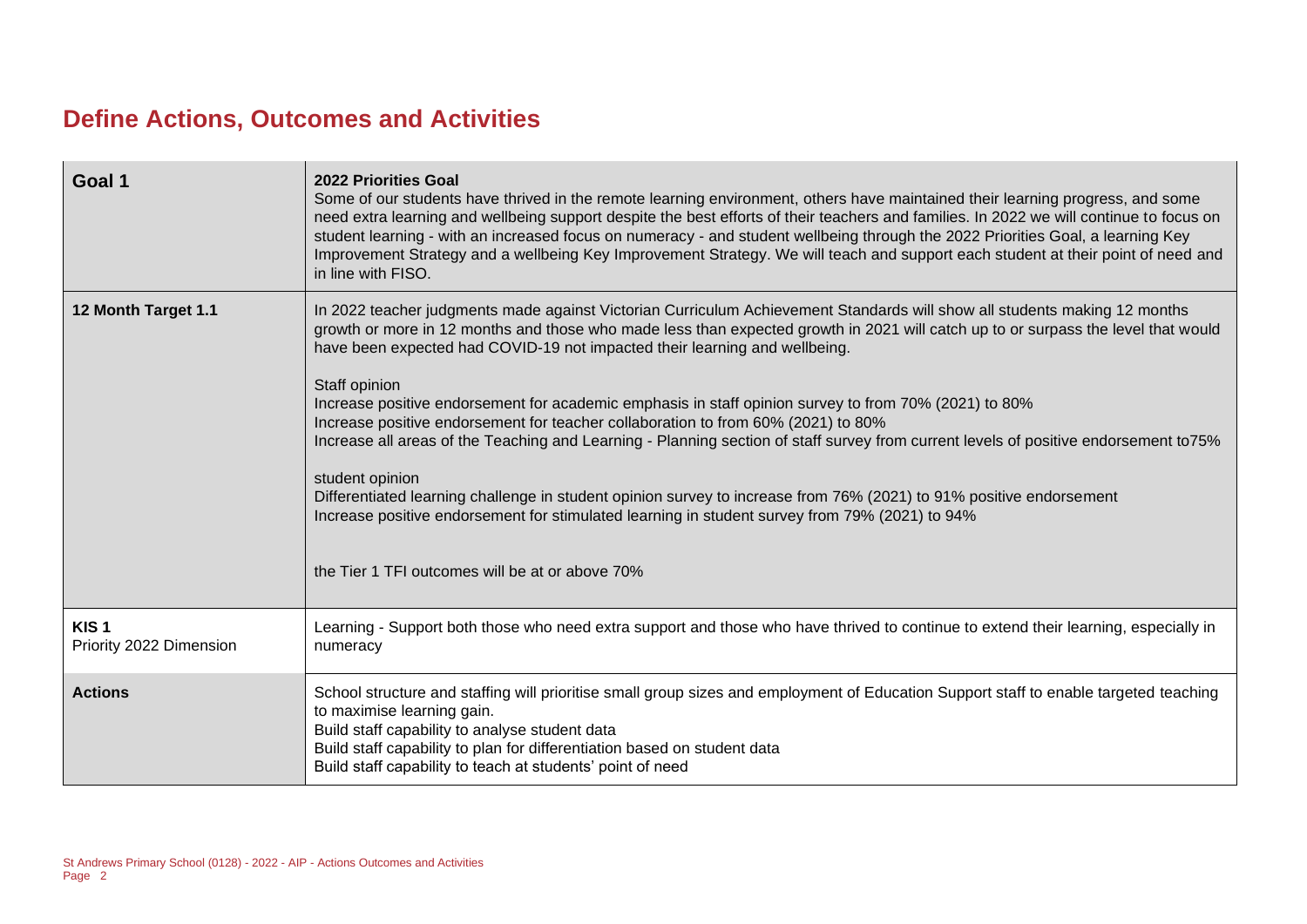| <b>Outcomes</b>                                                                                                                                                                                        | Leaders design and lead a structured PLC cycle for reading, maths and writing with agreed assessment at each stage<br>Teachers implement diagnostic, formative and summative assessment in 5 weekly PLC cycle<br>Teachers collaborate on unpacking assessment data during allocated PLC meeting time<br>Teachers use data to set meaningful learning intentions and success criteria for like needs groups<br>Teachers provide assessment data to parents in continuous reporting so that our school community will be kept up to date with their<br>child's learning gain and will be assisted to support their child's learning at home.<br>Leaders support staff to improve their assessment practices through prioritizing time and providing professional learning<br>opportunities<br>Leaders will support the teachers to build their capacity to understand the purpose of assessment tasks and to analyse the<br>information gathered to inform teaching and learning. |                            |                                 |                                  |                                                                                                                                                                                                                                 |
|--------------------------------------------------------------------------------------------------------------------------------------------------------------------------------------------------------|---------------------------------------------------------------------------------------------------------------------------------------------------------------------------------------------------------------------------------------------------------------------------------------------------------------------------------------------------------------------------------------------------------------------------------------------------------------------------------------------------------------------------------------------------------------------------------------------------------------------------------------------------------------------------------------------------------------------------------------------------------------------------------------------------------------------------------------------------------------------------------------------------------------------------------------------------------------------------------|----------------------------|---------------------------------|----------------------------------|---------------------------------------------------------------------------------------------------------------------------------------------------------------------------------------------------------------------------------|
| <b>Success Indicators</b>                                                                                                                                                                              | early indicators<br>PLC assessment schedule demonstrates a variety of diagnostic, formative and summative assessment type<br>PLC minutes show evidence of unpacking assessment and determining professional learning needs<br>middle indicators<br>Maths, reading and writing fluid grouping cycles are tracked and monitored on google docs<br>late indicators<br>End-of-year staff survey shows changes to staff practice in assessment and collation of data                                                                                                                                                                                                                                                                                                                                                                                                                                                                                                                 |                            |                                 |                                  |                                                                                                                                                                                                                                 |
| <b>Activities and Milestones</b>                                                                                                                                                                       |                                                                                                                                                                                                                                                                                                                                                                                                                                                                                                                                                                                                                                                                                                                                                                                                                                                                                                                                                                                 | <b>People Responsible</b>  | Is this a PL<br><b>Priority</b> | When                             | <b>Funding Streams</b>                                                                                                                                                                                                          |
| Finalise and Formalise the assessment schedule to reflect the PLC<br>cycle for term 1 and determine which staff are unfamiliar with the<br>assessments and need specific training on implementing them |                                                                                                                                                                                                                                                                                                                                                                                                                                                                                                                                                                                                                                                                                                                                                                                                                                                                                                                                                                                 | $\triangleright$ Principal | $\overline{M}$ PLP<br>Priority  | from:<br>Term 1<br>to:<br>Term 4 | \$0.00<br>Equity funding will<br>be used<br><b>Disability Inclusion</b><br>Tier 2 Funding will be<br>used<br>$\Box$ Schools Mental<br><b>Health Menu items</b><br>will be used which<br>may include DET<br>funded or free items |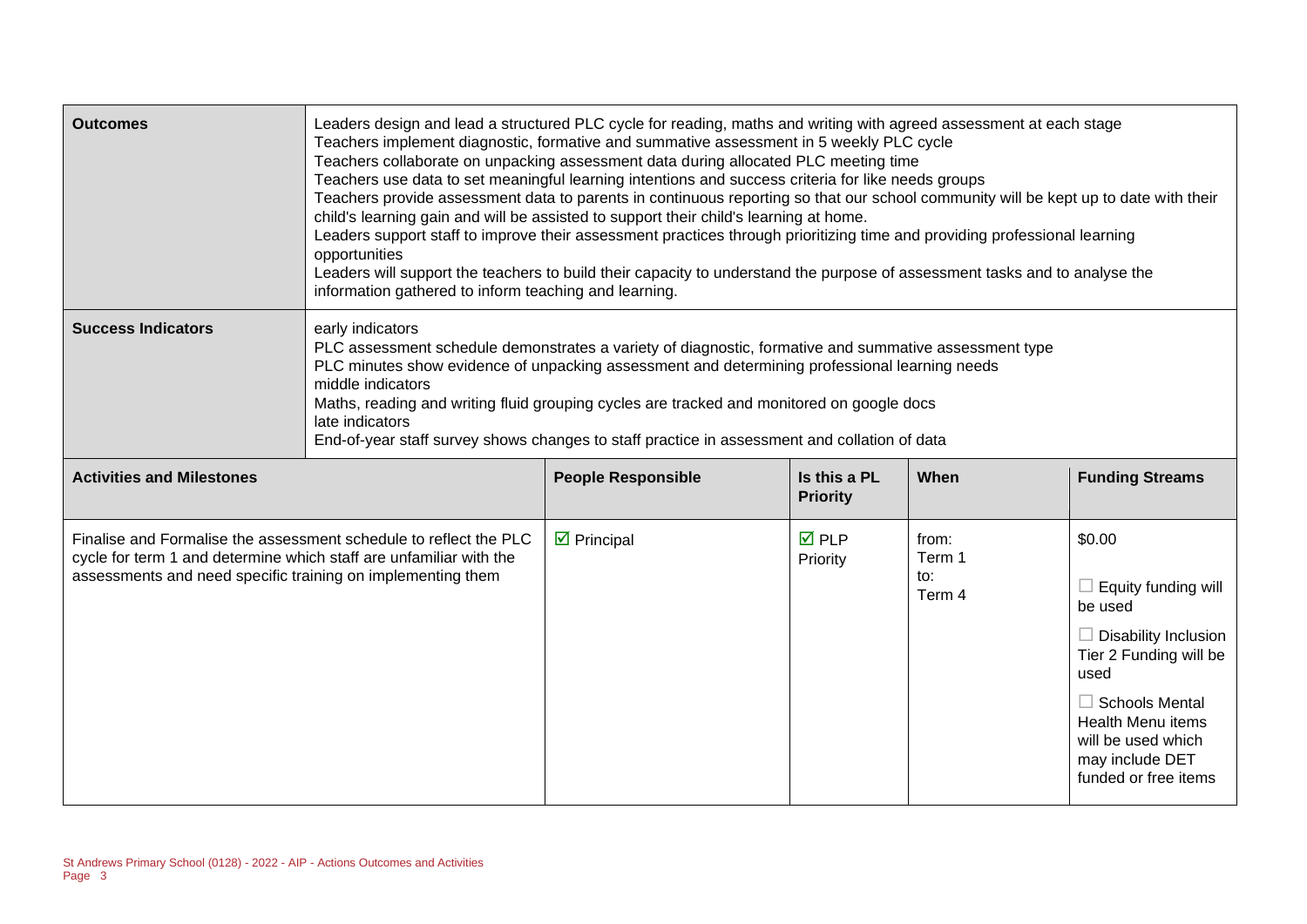| Implement like needs groupings in reading, maths and writing by<br>establishing a PLC processes for formalising the recording and<br>tracking of data in 5 weekly cycles | $\triangleright$ Principal<br>$\triangledown$ Teacher(s) | $\overline{M}$ PLP<br>Priority | from:<br>Term 1<br>to:<br>Term 4 | \$4,000.00<br>$\boxdot$ Equity funding will<br>be used<br>Disability Inclusion<br>Tier 2 Funding will be<br>used<br>$\Box$ Schools Mental<br>Health Menu items<br>will be used which<br>may include DET<br>funded or free items |
|--------------------------------------------------------------------------------------------------------------------------------------------------------------------------|----------------------------------------------------------|--------------------------------|----------------------------------|---------------------------------------------------------------------------------------------------------------------------------------------------------------------------------------------------------------------------------|
| Implement continuous reporting for the 5 weekly PLC cycle<br>Develop learning tasks for continuous reporting<br>Develop a comment resource bank for learning tasks       | $\triangleright$ Principal<br>$\triangledown$ Teacher(s) | $\Box$ PLP<br>Priority         | from:<br>Term 1<br>to:<br>Term 4 | \$0.00<br>Equity funding will<br>be used<br>Disability Inclusion<br>Tier 2 Funding will be<br>used<br>$\Box$ Schools Mental<br>Health Menu items<br>will be used which<br>may include DET<br>funded or free items               |
| Develop peer observation protocols and schedule which also<br>enables cross school observations                                                                          | $\triangleright$ Principal                               | $\overline{M}$ PLP<br>Priority | from:<br>Term 1<br>to:<br>Term 1 | \$1,000.00<br>$\overline{\mathbf{M}}$ Equity funding will<br>be used                                                                                                                                                            |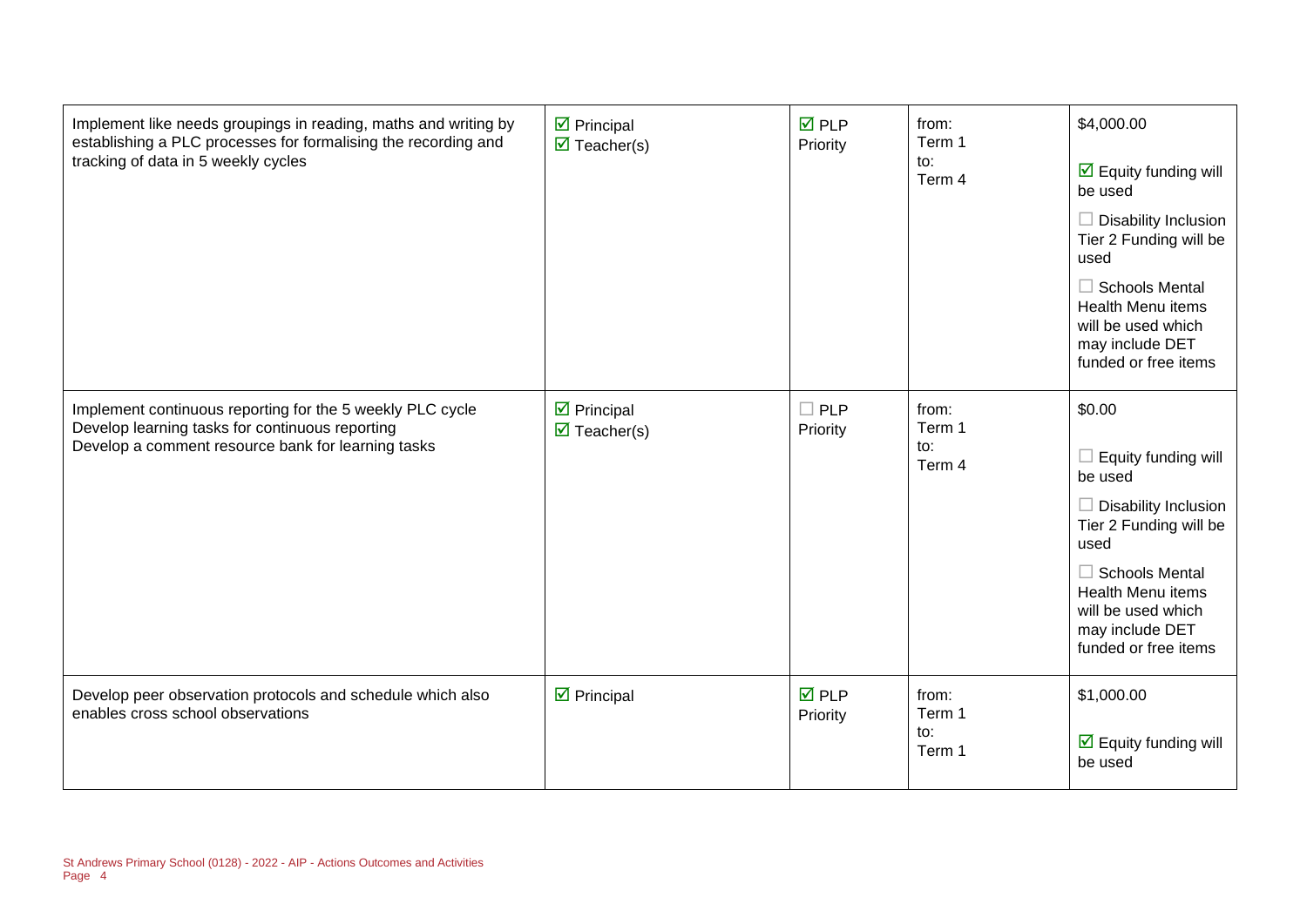|                                             |                                                                                                            |                                                                                                                                                                                                                                                                                                                                                                                                                                                                                                                                                                                                                                                   |  | $\Box$ Disability Inclusion<br>Tier 2 Funding will be<br>used<br>$\Box$ Schools Mental<br><b>Health Menu items</b><br>will be used which<br>may include DET<br>funded or free items |
|---------------------------------------------|------------------------------------------------------------------------------------------------------------|---------------------------------------------------------------------------------------------------------------------------------------------------------------------------------------------------------------------------------------------------------------------------------------------------------------------------------------------------------------------------------------------------------------------------------------------------------------------------------------------------------------------------------------------------------------------------------------------------------------------------------------------------|--|-------------------------------------------------------------------------------------------------------------------------------------------------------------------------------------|
| KIS <sub>2</sub><br>Priority 2022 Dimension |                                                                                                            | Wellbeing - Effectively mobilise available resources to support students' wellbeing and mental health, especially the most vulnerable                                                                                                                                                                                                                                                                                                                                                                                                                                                                                                             |  |                                                                                                                                                                                     |
| <b>Actions</b>                              | Meet with the area SWPBS coach regularly<br>resources                                                      | Develop staff capabilities to respond effectively to student wellbeing needs<br>Develop and enact a planned and documented wellbeing curriculum which aligns SWPBS, resilience project and RRRR<br>Continue to develop the systems and practices to implement the 7 SWPBS Tier 1 Essential Features with fidelity.<br>Build staff capacity to implement core SWPBS practices consistently across the school. Principal to lead PL sessions UPA training                                                                                                                                                                                           |  |                                                                                                                                                                                     |
| <b>Outcomes</b>                             | they identify as impacting the students in their class.<br>by the broader community.                       | Students will be supported to build awareness and develop strategies to support their own wellbeing and that of others.<br>Teachers will collaborate to plan and implement the whole school based wellbeing program to address the issues and needs that<br>Families will be provided opportunities as they arise to participate in a variety of wellbeing programs and workshops that are offered<br>Leaders will develop systems to ensure practices can be implemented and monitored as outlined in the SWPBS Action Plan, monitor<br>the implementation of practices and move towards adult consistency and collective efficacy across school |  |                                                                                                                                                                                     |
| <b>Success Indicators</b>                   | early<br>Documented wellbeing curriculum in evidence<br>Dojo points and awards tracked will show<br>middle | planning, meetings minutes and term overviews reflect current wellbeing curriculum documentation                                                                                                                                                                                                                                                                                                                                                                                                                                                                                                                                                  |  |                                                                                                                                                                                     |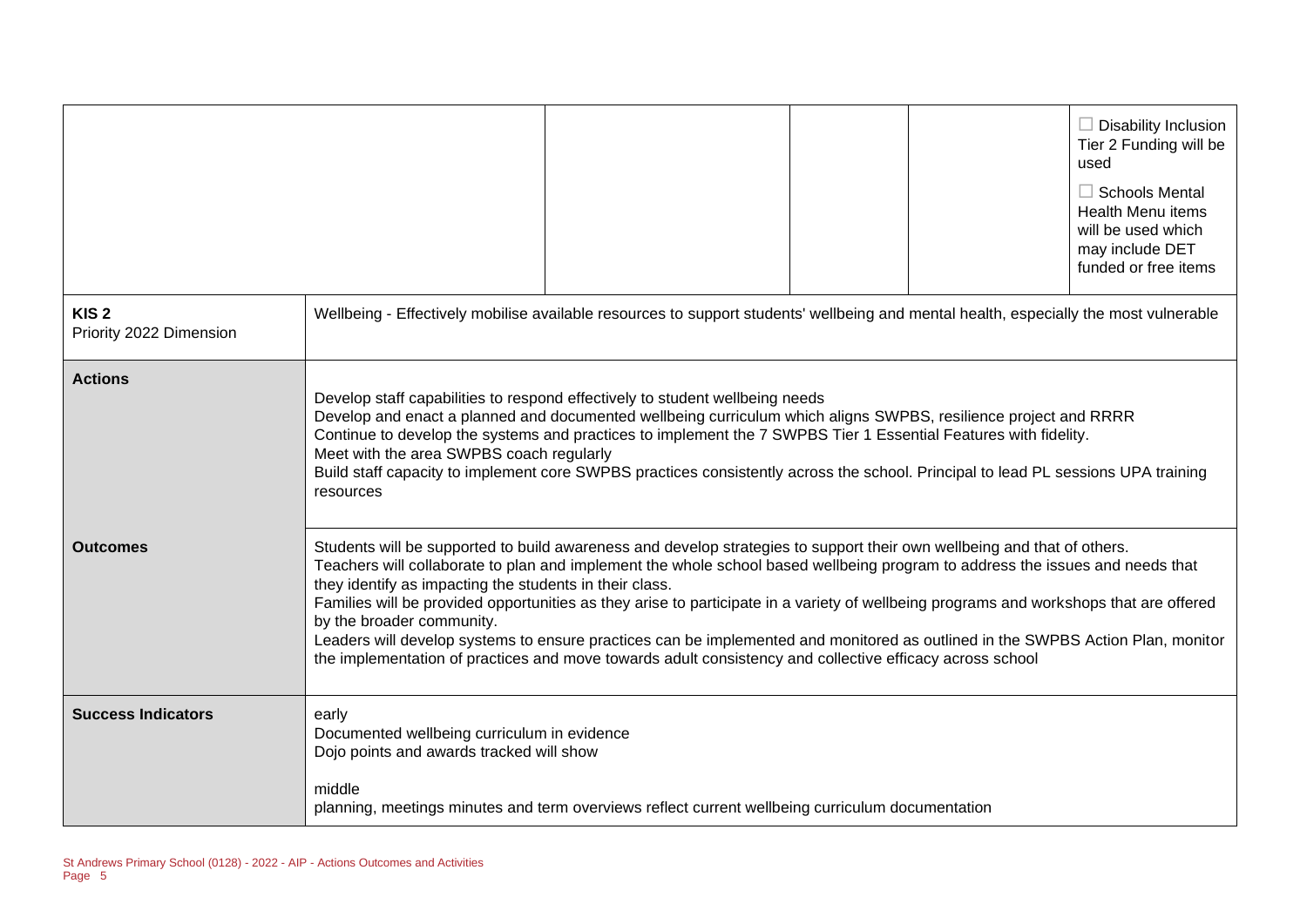|                                                                                                                                                                                                                                                                                                                       | parent attendance and feedback recorded indicate an understanding of our wellbeing program<br>school council minutes show evidence of a discussion of our whole school wellbeing initiatives<br>end<br>Attendance data will improve and the percentage of students with 20 or more days absent will continue to reduce.<br>Student Attitude to School Survey data - Effective classroom behaviour, Teacher concern, Perseverance and Emotional awareness<br>and regulation to increase above 50%,<br>Parent opinion survey data - Promoting positive behaviour, student motivation and support, confidence and resiliency skills increase<br>positively by 10% |                                                                                                |                                 |                                  |                                                                                                                                                                                                                            |  |
|-----------------------------------------------------------------------------------------------------------------------------------------------------------------------------------------------------------------------------------------------------------------------------------------------------------------------|----------------------------------------------------------------------------------------------------------------------------------------------------------------------------------------------------------------------------------------------------------------------------------------------------------------------------------------------------------------------------------------------------------------------------------------------------------------------------------------------------------------------------------------------------------------------------------------------------------------------------------------------------------------|------------------------------------------------------------------------------------------------|---------------------------------|----------------------------------|----------------------------------------------------------------------------------------------------------------------------------------------------------------------------------------------------------------------------|--|
| <b>Activities and Milestones</b>                                                                                                                                                                                                                                                                                      |                                                                                                                                                                                                                                                                                                                                                                                                                                                                                                                                                                                                                                                                | <b>People Responsible</b>                                                                      | Is this a PL<br><b>Priority</b> | When                             | <b>Funding Streams</b>                                                                                                                                                                                                     |  |
| Principal to facilitate training of all staff across the school in the<br>implemented to build collective efficacy and consistent school wide<br>approach.                                                                                                                                                            | resilience project wellbeing program, focuses will be unpacked and                                                                                                                                                                                                                                                                                                                                                                                                                                                                                                                                                                                             | $\triangleright$ Principal                                                                     | <b>☑</b> PLP<br>Priority        | from:<br>Term 1<br>to:<br>Term 4 | \$0.00<br>$\Box$ Equity funding will<br>be used<br>$\Box$ Disability Inclusion<br>Tier 2 Funding will be<br>used<br>☑ Schools Mental<br>Health Menu items<br>will be used which<br>may include DET<br>funded or free items |  |
| All staff and students to utilise the resilience project wellbeing diary<br>to align with our wellbeing program.<br>Principal will ensure that staff wellbeing is a focus during all whole<br>staff meetings/forums and that teams prioritise check ins and<br>proactive strategies such as using resilience diaries. |                                                                                                                                                                                                                                                                                                                                                                                                                                                                                                                                                                                                                                                                | $\triangleright$ Principal<br>$\overline{\mathbf{M}}$ Student(s)<br>$\triangledown$ Teacher(s) | $\Box$ PLP<br>Priority          | from:<br>Term 1<br>to:<br>Term 4 | \$2,000.00<br>$\Box$ Equity funding will<br>be used                                                                                                                                                                        |  |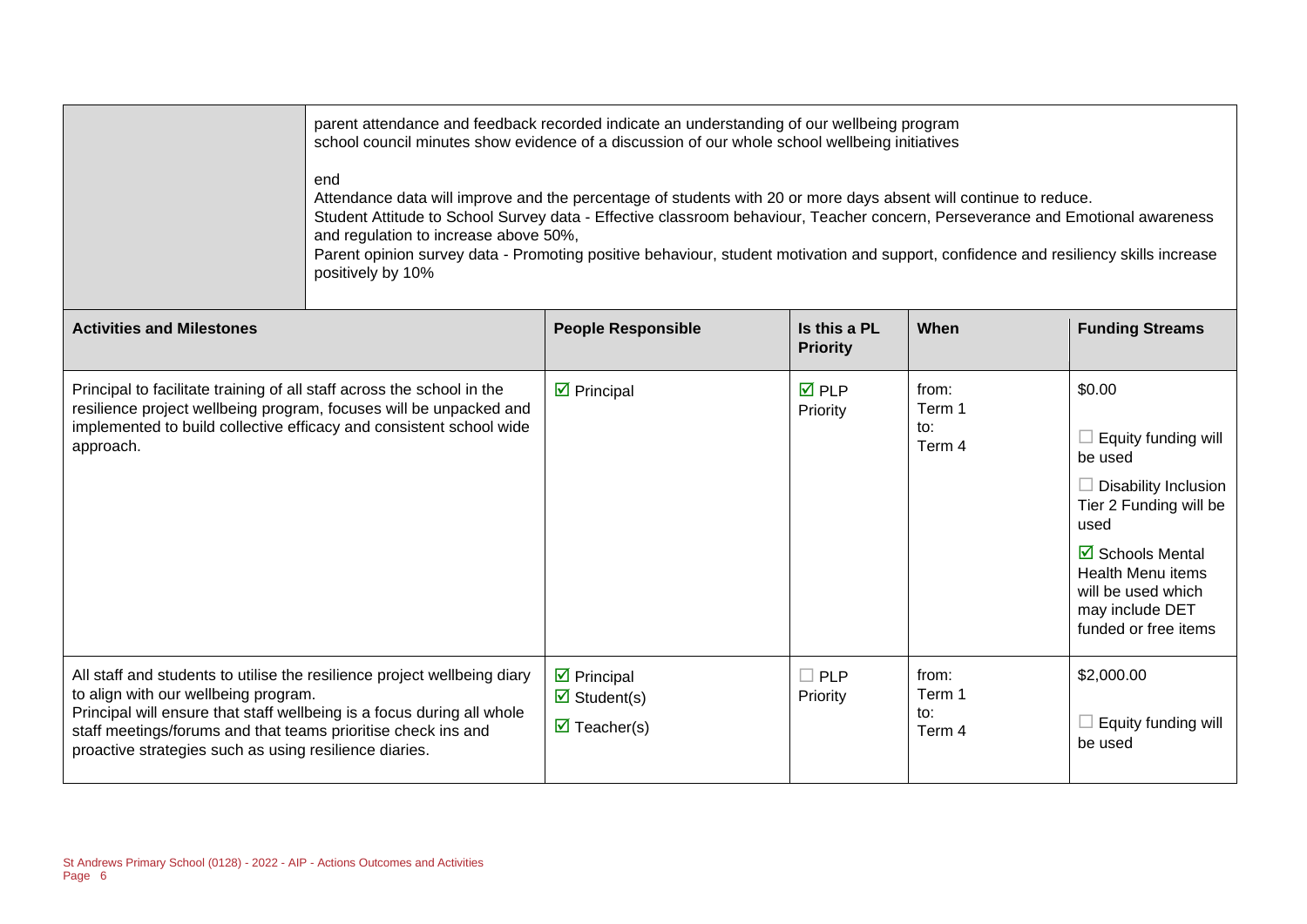|                                                                                                                                                                                                                                                                                                                                              |                                                          |                           |                                  | $\Box$ Disability Inclusion<br>Tier 2 Funding will be<br>used<br>$\Box$ Schools Mental<br><b>Health Menu items</b><br>will be used which<br>may include DET<br>funded or free items                                                        |
|----------------------------------------------------------------------------------------------------------------------------------------------------------------------------------------------------------------------------------------------------------------------------------------------------------------------------------------------|----------------------------------------------------------|---------------------------|----------------------------------|--------------------------------------------------------------------------------------------------------------------------------------------------------------------------------------------------------------------------------------------|
| Facilitate wellbeing learning sessions for parents which align to our<br>termly focuses on GEM- gratitude, empathy, mindfulness and<br>emotional literacy. This will allow families to practise strategies at<br>home                                                                                                                        | ☑ Wellbeing Team                                         | $\square$ PLP<br>Priority | from:<br>Term 1<br>to:<br>Term 4 | \$1,000.00<br>$\Box$ Equity funding will<br>be used<br>$\Box$ Disability Inclusion<br>Tier 2 Funding will be<br>used<br>$\Box$ Schools Mental<br><b>Health Menu items</b><br>will be used which<br>may include DET<br>funded or free items |
| Continue implementation of our SWPBS matrices, behaviour flow<br>chart and acknowledgement procedures to further consolidate<br>behavioural expectations within the school. Continue the use of<br>School Wide Positive Behaviours token/rewards program with<br>students across the school. Implement the action plan from UPA<br>training. | $\triangleright$ Principal<br>$\triangledown$ Teacher(s) | $\square$ PLP<br>Priority | from:<br>Term 1<br>to:<br>Term 4 | \$1,000.00<br>$\Box$ Equity funding will<br>be used<br>$\Box$ Disability Inclusion<br>Tier 2 Funding will be<br>used<br>$\Box$ Schools Mental<br><b>Health Menu items</b><br>will be used which                                            |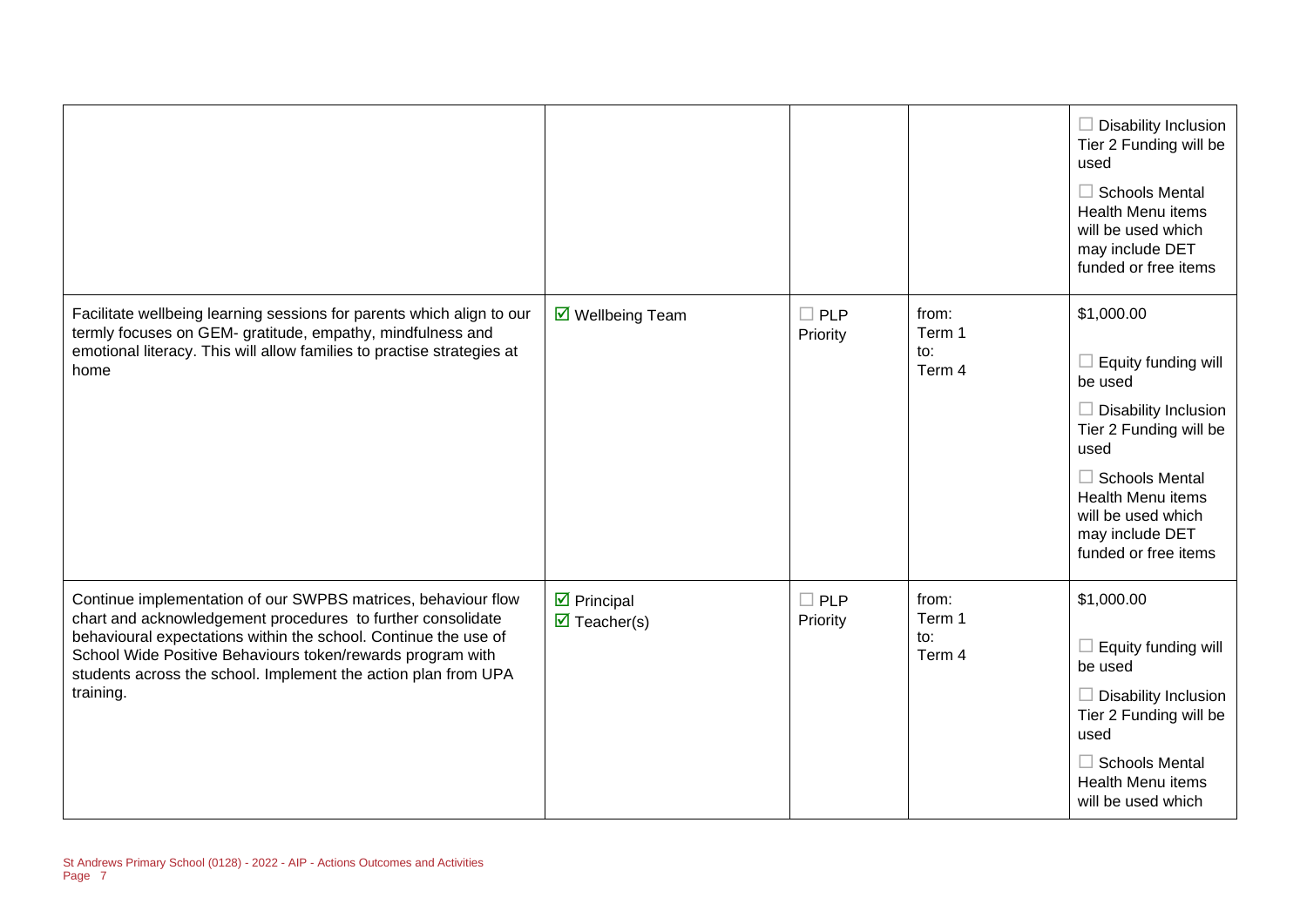|                                                                                                                                                                                                                                                                                                                                                                                                                                                        |                                                  |                                    |                        |                                  | may include DET<br>funded or free items                                                                                                                                                                                  |
|--------------------------------------------------------------------------------------------------------------------------------------------------------------------------------------------------------------------------------------------------------------------------------------------------------------------------------------------------------------------------------------------------------------------------------------------------------|--------------------------------------------------|------------------------------------|------------------------|----------------------------------|--------------------------------------------------------------------------------------------------------------------------------------------------------------------------------------------------------------------------|
| Continue to implement our weekly whole school wellbeing program<br>informed by the Resilience Project, Resilience, Rights and<br>Respectful Relationships Program and School Wide Positive<br>Behaviours.                                                                                                                                                                                                                                              |                                                  | $\overline{\mathbf{M}}$ Teacher(s) | $\Box$ PLP<br>Priority | from:<br>Term 1<br>to:<br>Term 4 | \$0.00<br>Equity funding will<br>be used<br>Disability Inclusion<br>Tier 2 Funding will be<br>used<br>$\Box$ Schools Mental<br><b>Health Menu items</b><br>will be used which<br>may include DET<br>funded or free items |
| Continue to engage a school chaplain to work with identified<br>students and families as part of our wellbeing strategy and include<br>the Chaplain in whole school and class wellbeing sessions to<br>support implementation and collective efficacy of staff.<br>Utilise our Education Support staff at recess and lunchtime to<br>support active and outdoor play and assist inclusion of PSD<br>students and those with additional learning needs. |                                                  | ☑ Wellbeing Team                   | $\Box$ PLP<br>Priority | from:<br>Term 1<br>to:<br>Term 1 | \$0.00<br>Equity funding will<br>be used<br>Disability Inclusion<br>Tier 2 Funding will be<br>used<br><b>Schools Mental</b><br><b>Health Menu items</b><br>will be used which<br>may include DET<br>funded or free items |
| Goal 2                                                                                                                                                                                                                                                                                                                                                                                                                                                 | Improve student outcomes in reading and writing. |                                    |                        |                                  |                                                                                                                                                                                                                          |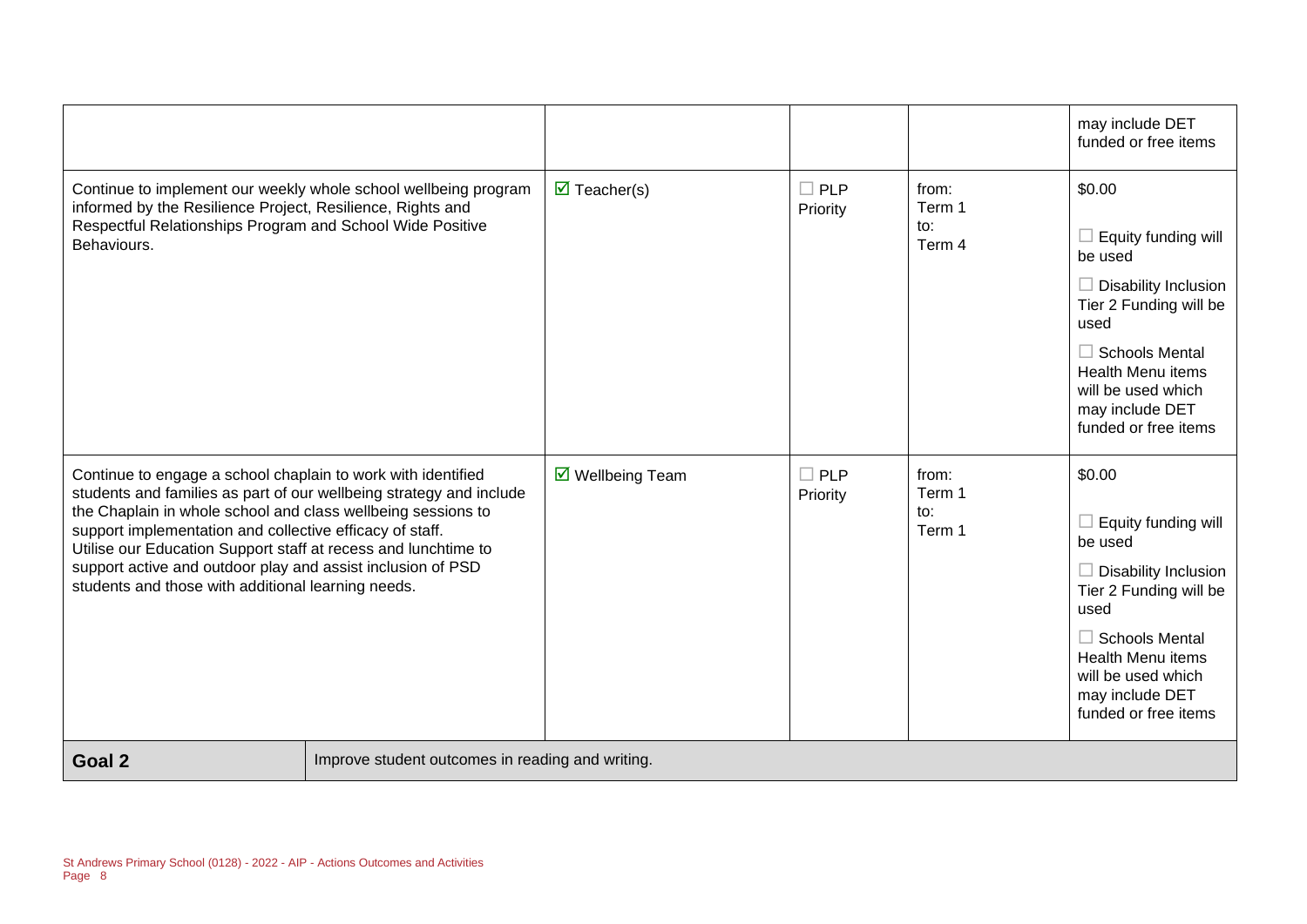| 12 Month Target 2.1                                       | Increase number of students above expected level in reading by 2 students in each year level<br>Effective teaching, stimulating learning environment and high expectations for success in parent opinion survey to increase by 10%                                                                                                                                                                                                                                                                                                                                               |
|-----------------------------------------------------------|----------------------------------------------------------------------------------------------------------------------------------------------------------------------------------------------------------------------------------------------------------------------------------------------------------------------------------------------------------------------------------------------------------------------------------------------------------------------------------------------------------------------------------------------------------------------------------|
| 12 Month Target 2.2                                       | Increase number of students above in writing by 2 students in each year level<br>Differentiated learning challenge in student opinion survey increase positively by 15%<br>Effective teaching, stimulating learning environment and high expectations for success in parent opinion survey to increase by 10%                                                                                                                                                                                                                                                                    |
| 12 Month Target 2.3                                       | All students will make the equivalent of 12 months growth in 12 months as measured by the tasks in our assessment schedule and<br>the Victorian Curriculum achievement standards for reading and writing.<br>Increase number of students above in writing by 2 students in each year level<br>Increase number of students above in reading by 2 students in each year level<br>currently reading:<br>P-0%above<br>yr1-0% above<br>yr2-57.1%<br>yr3-33.3%<br>yr4-40%<br>yr5-50%<br>currently writing<br>P-0%above<br>yr1-0% above<br>yr2-42.9%<br>yr3-16.7%<br>yr4-30%<br>yr5-50% |
| KIS <sub>1</sub><br>Curriculum planning and<br>assessment | Develop consistent and collaborative assessment practices which inform teaching and learning and measure growth.(CPA)                                                                                                                                                                                                                                                                                                                                                                                                                                                            |
| <b>Actions</b>                                            | Build and deepen understanding of our teaching and learning model.<br>Develop teachers capability to plan highly effective lessons utilising the teaching and learning model and the HITS (High Impact<br>Teaching Strategies).                                                                                                                                                                                                                                                                                                                                                  |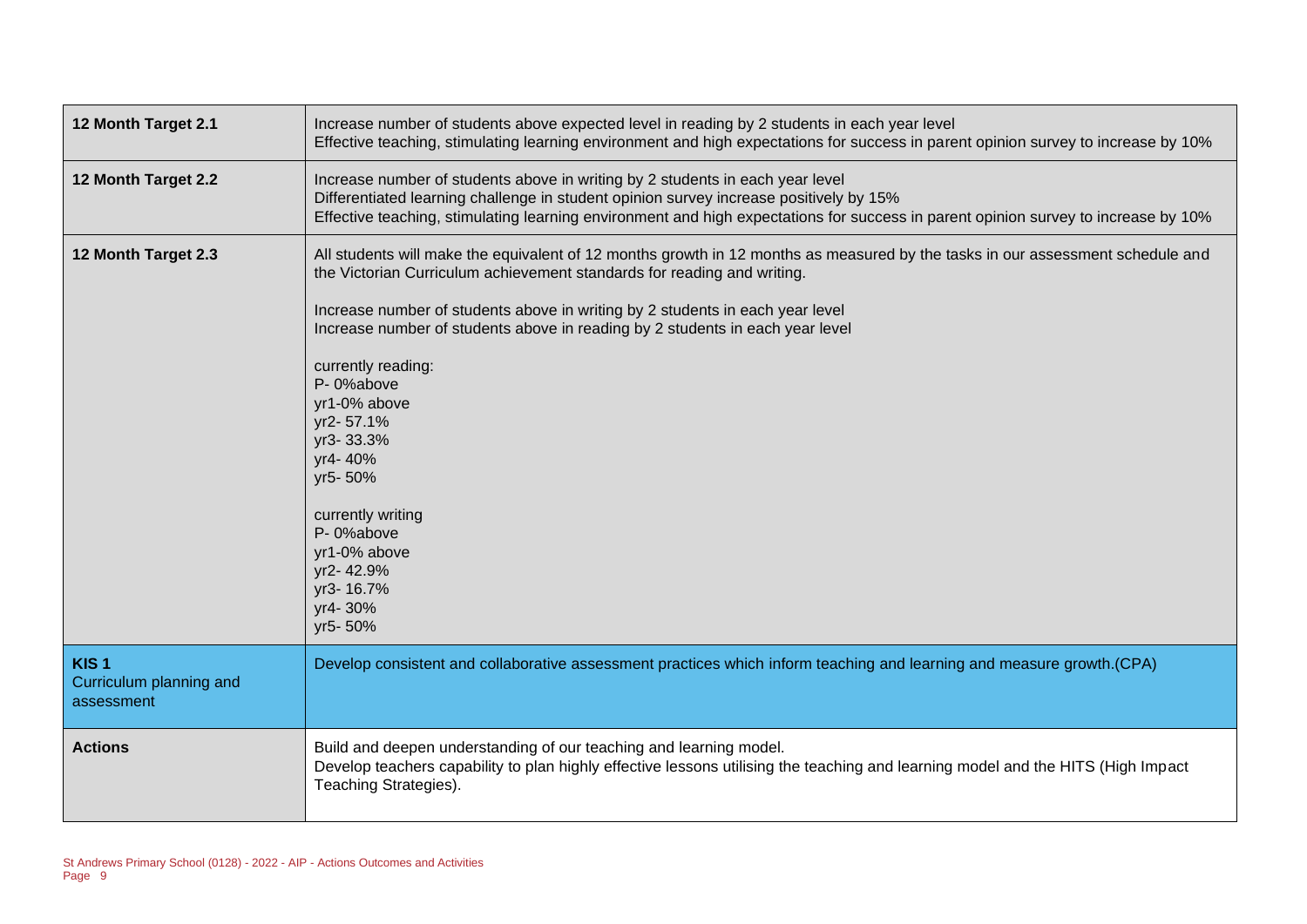| <b>Outcomes</b>                                                                                                                                                         | Students will experience consistent effective teaching practice that meets their needs and grows their learning.<br>Students will experience challenging learning tasks at their point of need enabling them to grow their learning 12 months in 12<br>months<br>Teachers will understand our teaching and learning model and utilise it to plan and implement highly effective teaching and learning<br>programs to meet the needs of all students.<br>Teachers will be more effective collaborators and take more ownership of cohort data and the learning needs of all students<br>Leaders will support the implementation of the whole school teaching and learning model and develop planning proformas that<br>support its use and implementation.<br>Parent/Carers will be kept informed of their child's progress through the learning tasks that are posted on Compass |                            |                        |                                  |                                                                                                                  |
|-------------------------------------------------------------------------------------------------------------------------------------------------------------------------|----------------------------------------------------------------------------------------------------------------------------------------------------------------------------------------------------------------------------------------------------------------------------------------------------------------------------------------------------------------------------------------------------------------------------------------------------------------------------------------------------------------------------------------------------------------------------------------------------------------------------------------------------------------------------------------------------------------------------------------------------------------------------------------------------------------------------------------------------------------------------------|----------------------------|------------------------|----------------------------------|------------------------------------------------------------------------------------------------------------------|
| <b>Success Indicators</b>                                                                                                                                               | early<br>Teachers will demonstrate more responsibility and ownership of cohort data rather than just their class which will be evidence in their<br>discussions and the collective practice as documented in meeting minutes<br>higher order thinking and differentiated tasks visible in planners<br>middle<br>continuous assessment tasks which show student achievement throughout the year<br>Peer observation notes will indicate consistency in lesson format.<br>end<br>Staff Opinion survey data for the School Climate module will strengthen to 85% for the collective efficacy and guaranteed and viable<br>curriculum                                                                                                                                                                                                                                                |                            |                        |                                  |                                                                                                                  |
| <b>Activities and Milestones</b>                                                                                                                                        | Is this a PL<br>When<br><b>People Responsible</b><br><b>Priority</b>                                                                                                                                                                                                                                                                                                                                                                                                                                                                                                                                                                                                                                                                                                                                                                                                             |                            |                        |                                  | <b>Funding Streams</b>                                                                                           |
| The timetable will be constructed to enable the Principal to facilitate<br>all collaborative planning sessions with teaching staff and ensure<br>aligned APT for staff. |                                                                                                                                                                                                                                                                                                                                                                                                                                                                                                                                                                                                                                                                                                                                                                                                                                                                                  | $\triangleright$ Principal | $\Box$ PLP<br>Priority | from:<br>Term 1<br>to:<br>Term 4 | \$0.00<br>$\Box$ Equity funding will<br>be used<br>$\Box$ Disability Inclusion<br>Tier 2 Funding will be<br>used |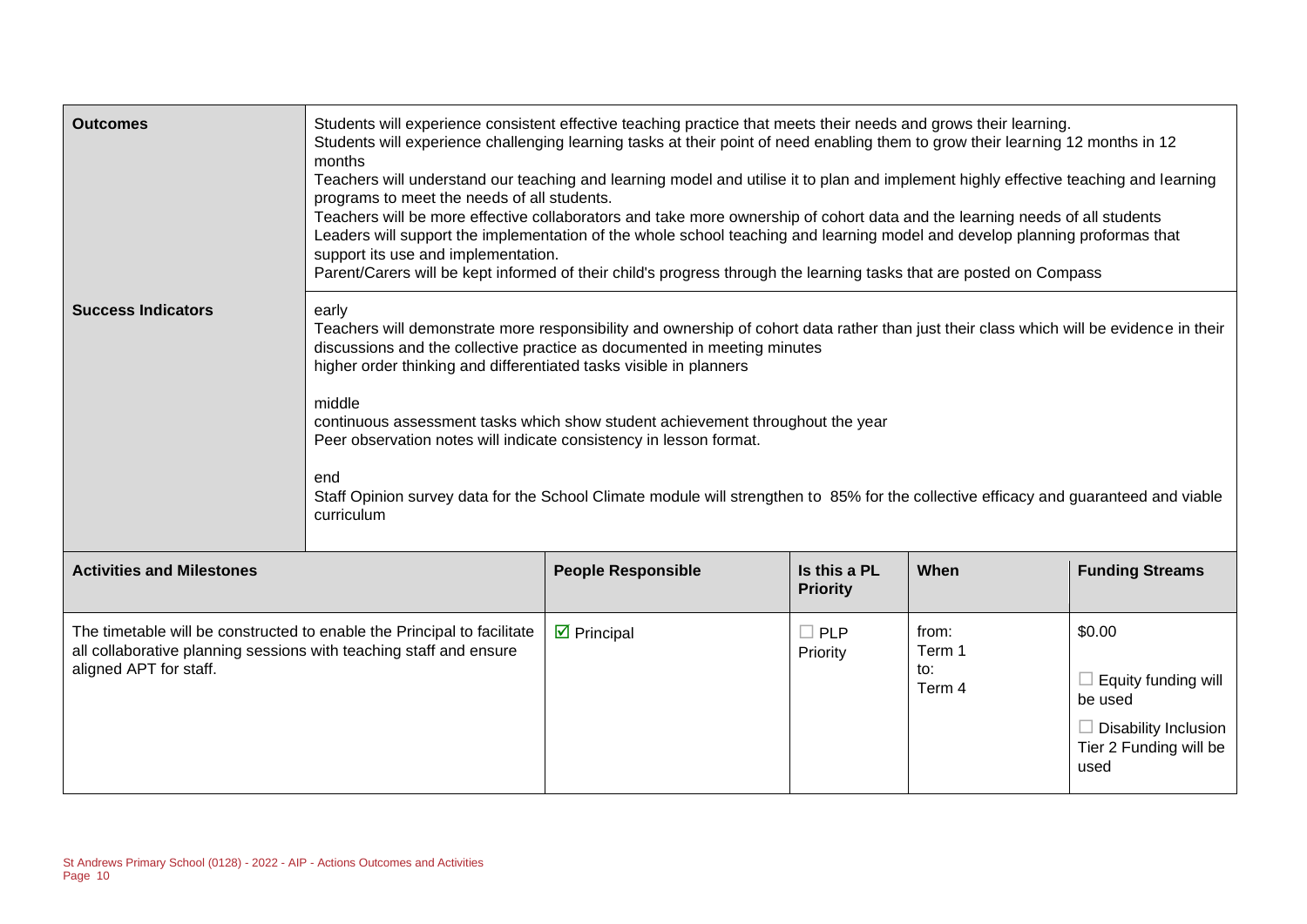|                                                                                                                                                         |                                                                  |                                |                                  | $\Box$ Schools Mental<br><b>Health Menu items</b><br>will be used which<br>may include DET<br>funded or free items                                                                                                                                   |
|---------------------------------------------------------------------------------------------------------------------------------------------------------|------------------------------------------------------------------|--------------------------------|----------------------------------|------------------------------------------------------------------------------------------------------------------------------------------------------------------------------------------------------------------------------------------------------|
| Whole school curriculum day at the beginning of the 2022 school<br>year will be focused on developing knowledge and understanding<br>of effective PLCs. | $\triangleright$ Principal                                       | $\overline{M}$ PLP<br>Priority | from:<br>Term 1<br>to:<br>Term 1 | \$0.00<br>Equity funding will<br>$\Box$<br>be used<br>$\Box$<br><b>Disability Inclusion</b><br>Tier 2 Funding will be<br>used<br>$\Box$ Schools Mental<br><b>Health Menu items</b><br>will be used which<br>may include DET<br>funded or free items  |
| Continue OZ Lit virtual professional learning on writers workshop to<br>align with PLC schedule                                                         | $\triangleright$ Principal<br>$\overline{\mathbf{M}}$ Teacher(s) | <b>☑</b> PLP<br>Priority       | from:<br>Term 1<br>to:<br>Term 2 | \$1,000.00<br>$\overline{\mathbf{y}}$ Equity funding will<br>be used<br>$\Box$ Disability Inclusion<br>Tier 2 Funding will be<br>used<br>$\Box$ Schools Mental<br>Health Menu items<br>will be used which<br>may include DET<br>funded or free items |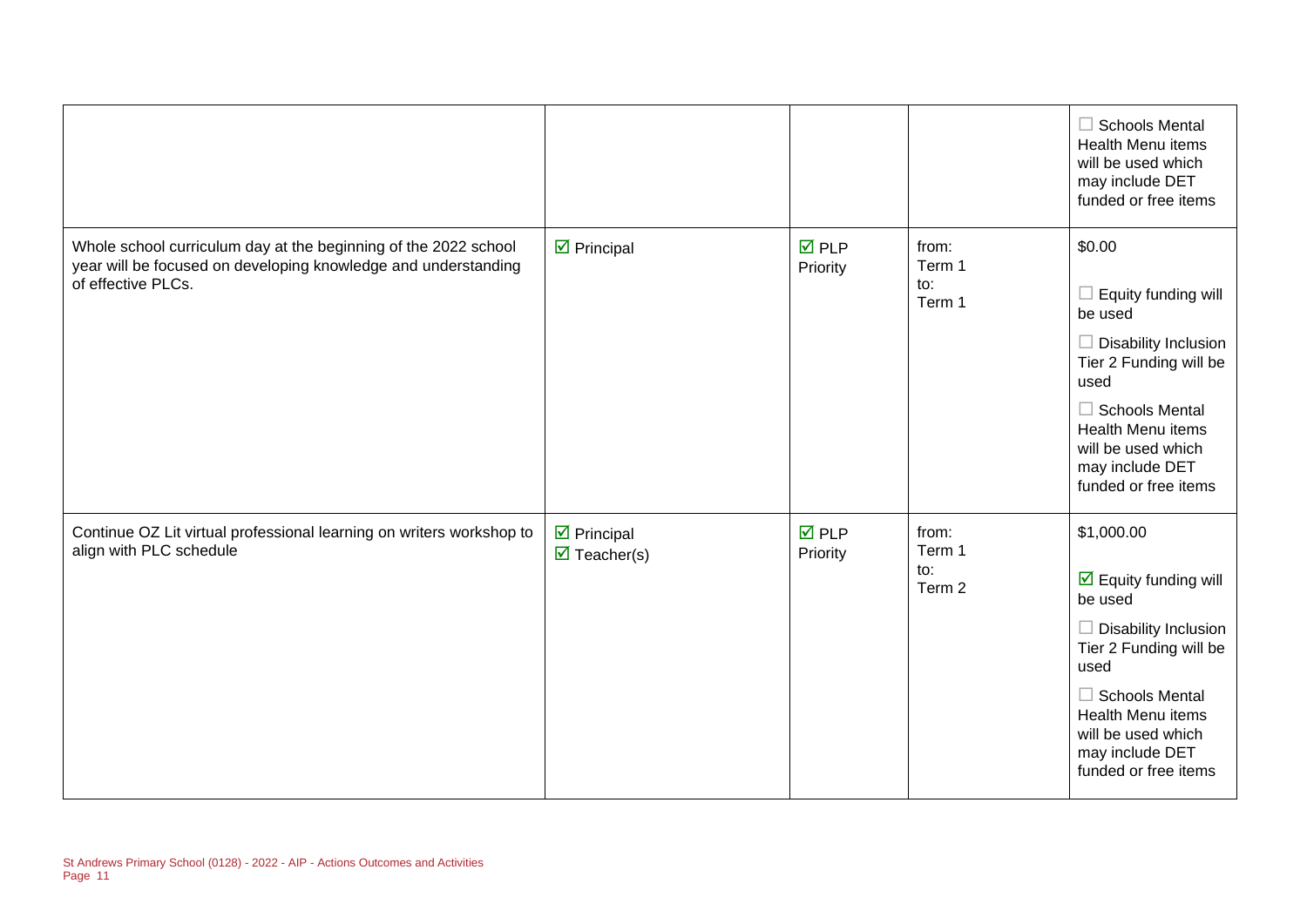| Continue OZ Lit virtual professional learning on small group<br>reading instruction to align with PLC schedule                                        | $\boxtimes$ Principal<br>$\triangledown$ Teacher(s) | $\overline{M}$ PLP<br>Priority | from:<br>Term 1<br>to:<br>Term 2 | \$1,000.00<br>$\boxdot$ Equity funding will<br>be used<br>$\Box$ Disability Inclusion<br>Tier 2 Funding will be<br>used<br>Schools Mental<br><b>Health Menu items</b><br>will be used which<br>may include DET<br>funded or free items |
|-------------------------------------------------------------------------------------------------------------------------------------------------------|-----------------------------------------------------|--------------------------------|----------------------------------|----------------------------------------------------------------------------------------------------------------------------------------------------------------------------------------------------------------------------------------|
| The Principal will lead Professional Learning to build the capacity<br>and understanding of all staff about collaboration and collective<br>efficacy. | $\overline{\mathbf{y}}$ Principal                   | $\Box$ PLP<br>Priority         | from:<br>Term 1<br>to:<br>Term 4 | \$0.00<br>Equity funding will<br>be used<br>Disability Inclusion<br>Tier 2 Funding will be<br>used<br>Schools Mental<br>Health Menu items<br>will be used which<br>may include DET<br>funded or free items                             |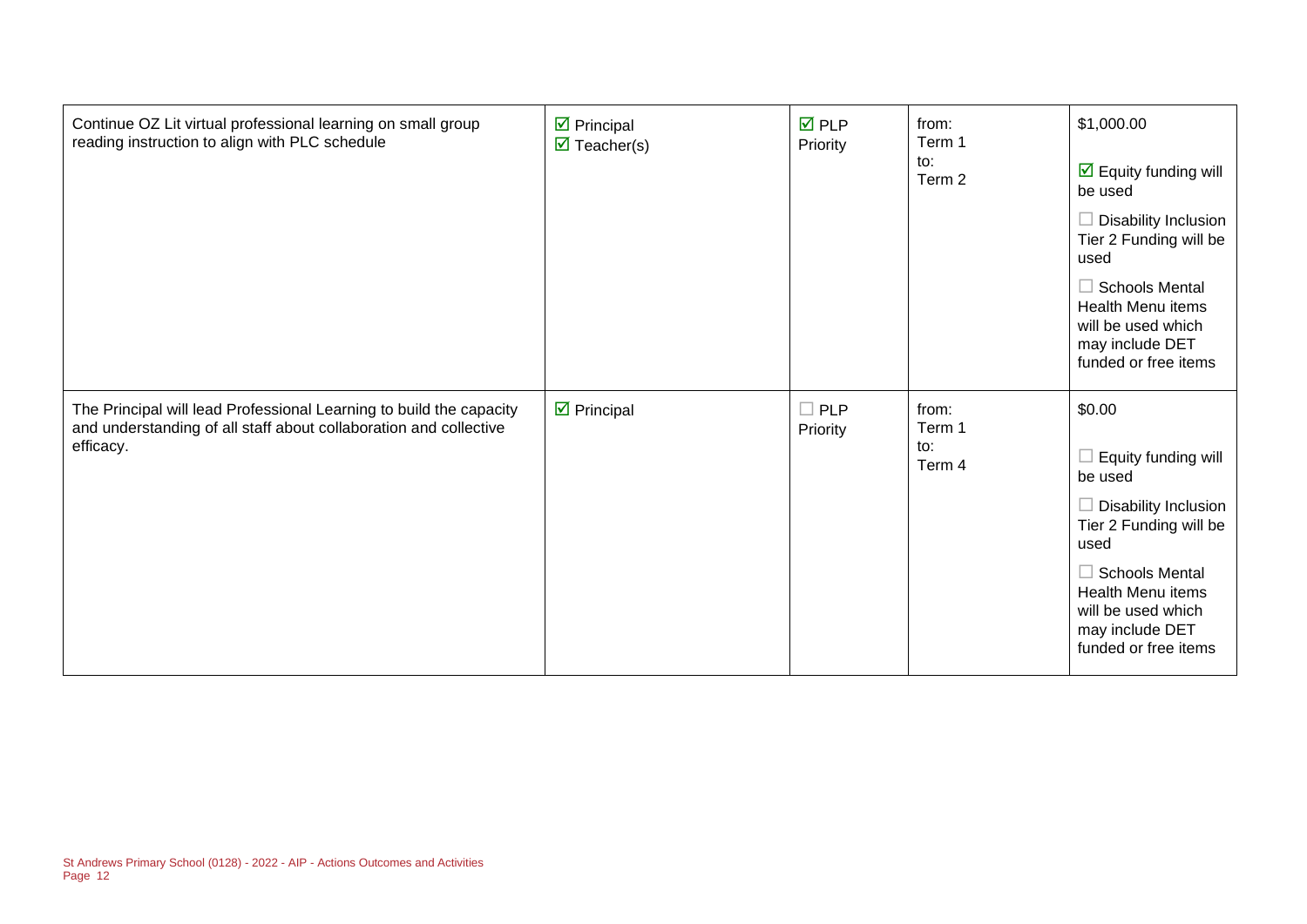## **Funding Planner**

#### Summary of Budget and Allocated Funding

| <b>Summary of Budget</b>            | School's total funding (\$) | <b>Funding Allocated in activities (\$)</b> | Still available/shortfall |
|-------------------------------------|-----------------------------|---------------------------------------------|---------------------------|
| <b>Equity Funding</b>               | \$5,000.00                  | \$0.00                                      | \$5,000.00                |
| Disability Inclusion Tier 2 Funding | \$0.00                      | \$0.00                                      | \$0.00                    |
| Schools Mental Health Fund and Menu | \$0.00                      | \$0.00                                      | \$0.00                    |
| <b>Total</b>                        | \$5,000.00                  | \$0.00                                      | \$5,000.00                |

#### Activities and Milestones – Total Budget

| <b>Activities and Milestones</b>                                                                                                                                                                                                 | <b>Budget</b> |
|----------------------------------------------------------------------------------------------------------------------------------------------------------------------------------------------------------------------------------|---------------|
| Implement like needs groupings in reading, maths and<br>writing by establishing a PLC processes for formalising the<br>recording and tracking of data in 5 weekly cycles                                                         | \$4,000.00    |
| Develop peer observation protocols and schedule which<br>also enables cross school observations                                                                                                                                  | \$1,000.00    |
| Principal to facilitate training of all staff across the school in<br>the resilience project wellbeing program, focuses will be<br>unpacked and implemented to build collective efficacy and<br>consistent school wide approach. | \$0.00        |
| Continue OZ Lit virtual professional learning on writers<br>workshop to align with PLC schedule                                                                                                                                  | \$1,000.00    |
| Continue OZ Lit virtual professional learning on small group<br>reading instruction to align with PLC schedule                                                                                                                   | \$1,000.00    |
| <b>Totals</b>                                                                                                                                                                                                                    | \$7,000.00    |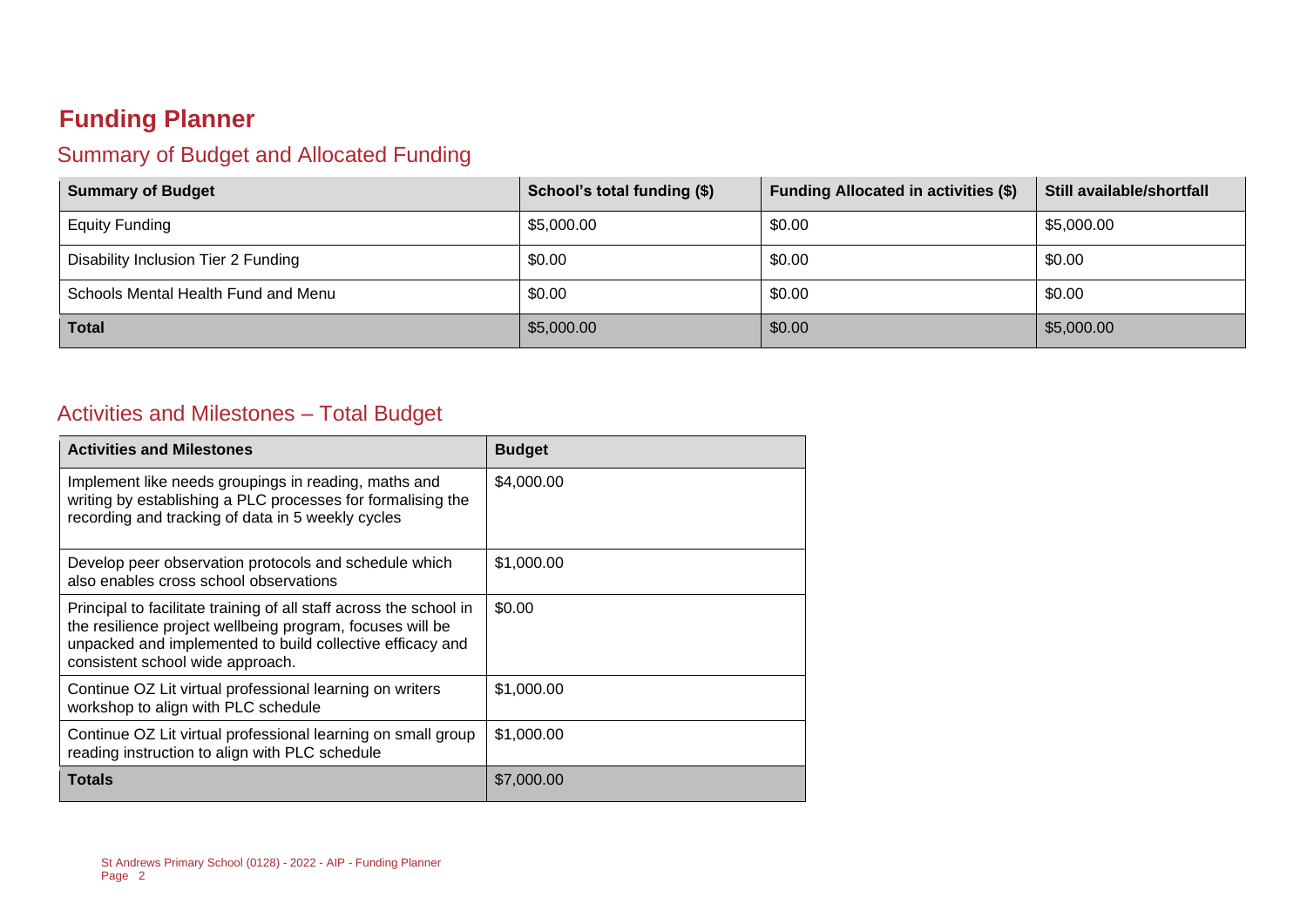### Activities and Milestones - Equity Funding

| <b>Activities and Milestones</b>                                                                                                                                               | When                             | <b>Funding allocated (\$)</b> | Category |
|--------------------------------------------------------------------------------------------------------------------------------------------------------------------------------|----------------------------------|-------------------------------|----------|
| Implement like needs groupings in<br>reading, maths and writing by<br>establishing a PLC processes for<br>formalising the recording and<br>tracking of data in 5 weekly cycles | from:<br>Term 1<br>to:<br>Term 4 |                               |          |
| Develop peer observation protocols<br>and schedule which also enables<br>cross school observations                                                                             | from:<br>Term 1<br>to:<br>Term 1 |                               |          |
| Continue OZ Lit virtual professional<br>learning on writers workshop to<br>align with PLC schedule                                                                             | from:<br>Term 1<br>to:<br>Term 2 |                               |          |
| Continue OZ Lit virtual professional<br>learning on small group reading<br>instruction to align with PLC<br>schedule                                                           | from:<br>Term 1<br>to:<br>Term 2 |                               |          |
| <b>Totals</b>                                                                                                                                                                  |                                  |                               |          |

## Activities and Milestones - Disability Inclusion Funding

| <b>Activities and Milestones</b> | <b>When</b> | Funding allocated (\$) | <b>Category</b> |
|----------------------------------|-------------|------------------------|-----------------|
| Totals                           |             | \$0.00                 |                 |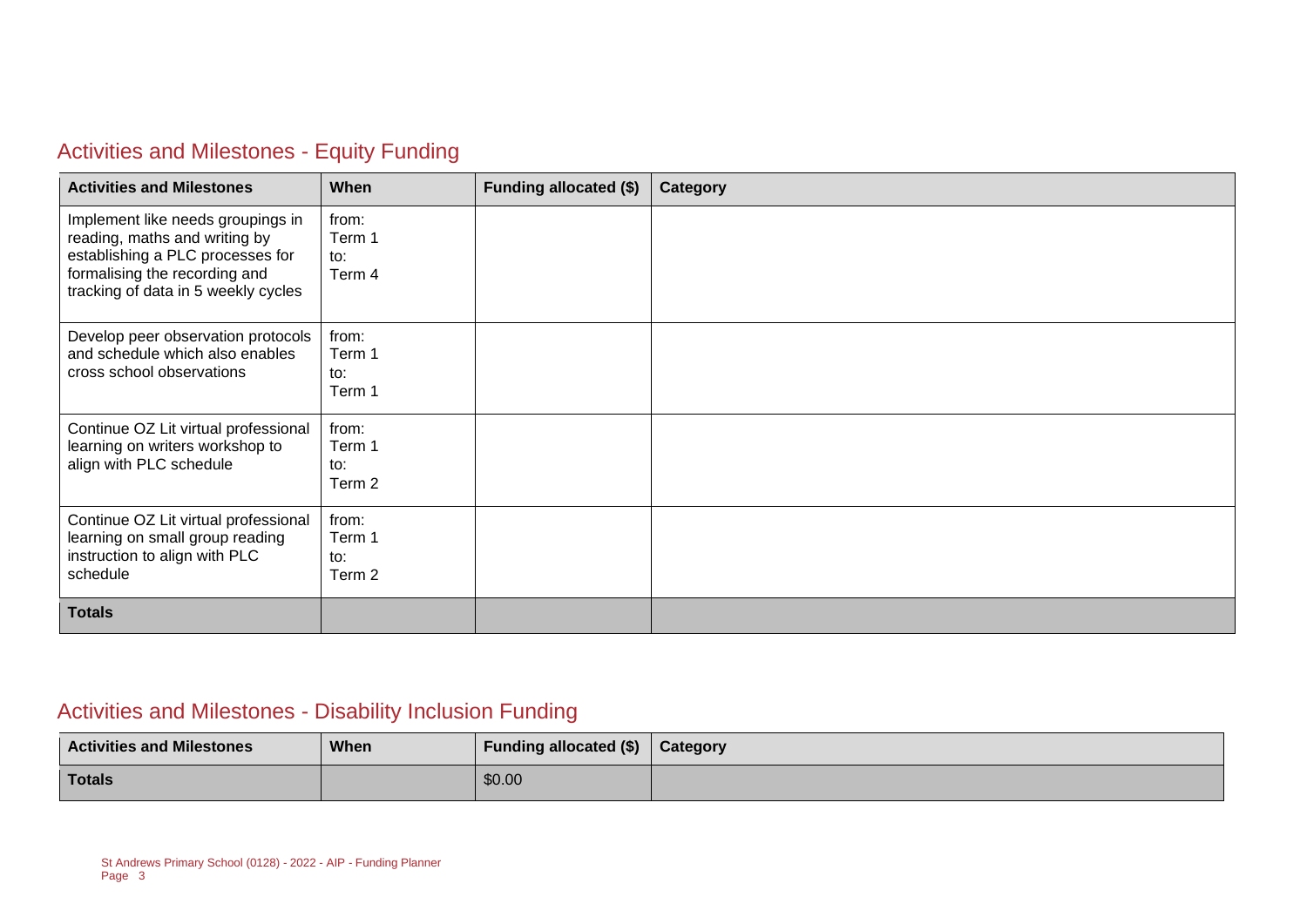#### Activities and Milestones - Schools Mental Health Fund and Menu

| <b>Activities and Milestones</b>                                                                                                                                                                                                          | When                             | Funding allocated (\$) | Category |
|-------------------------------------------------------------------------------------------------------------------------------------------------------------------------------------------------------------------------------------------|----------------------------------|------------------------|----------|
| Principal to facilitate training of all<br>staff across the school in the<br>resilience project wellbeing<br>program, focuses will be unpacked<br>and implemented to build collective<br>efficacy and consistent school wide<br>approach. | from:<br>Term 1<br>to:<br>Term 4 |                        |          |
| <b>Totals</b>                                                                                                                                                                                                                             |                                  |                        |          |

#### Additional Funding Planner – Total Budget

| <b>Activities and Milestones</b> | <b>Budget</b> |
|----------------------------------|---------------|
| <b>Totals</b>                    | \$0.00        |

#### Additional Funding Planner – Equity Funding

| <b>Activities and Milestones</b> | When | Funding allocated (\$) | Category |
|----------------------------------|------|------------------------|----------|
| <b>Totals</b>                    |      | \$0.00                 |          |

#### Additional Funding Planner – Disability Inclusion Funding

|  | <b>Activities and Milestones</b> | When | <b>Funding allocated (\$)</b> | <b>Category</b> |
|--|----------------------------------|------|-------------------------------|-----------------|
|--|----------------------------------|------|-------------------------------|-----------------|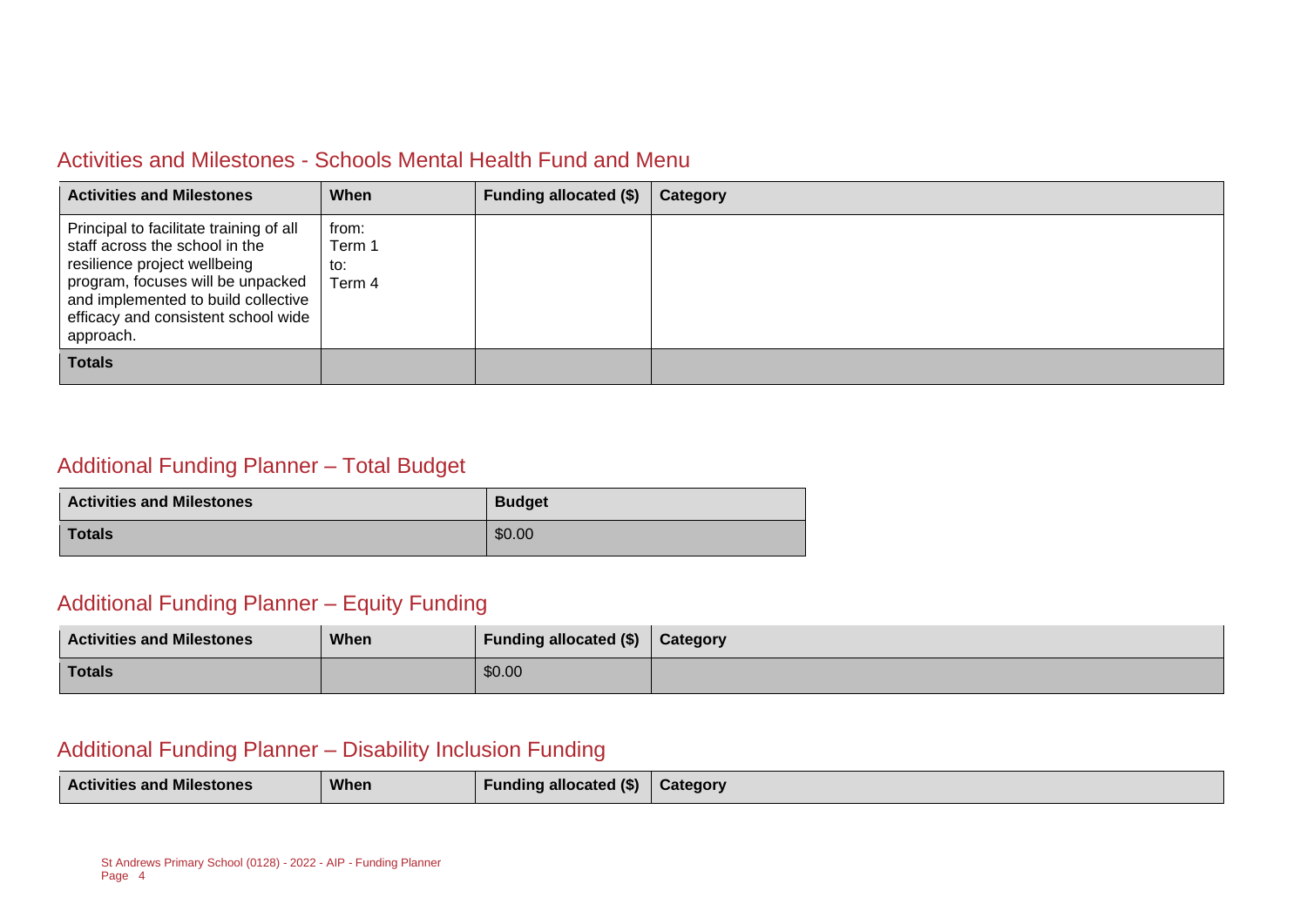| Totals |  | \$0.00 |  |
|--------|--|--------|--|
|--------|--|--------|--|

### Additional Funding Planner – Schools Mental Health Fund and Menu

| <b>Activities and Milestones</b> | <b>When</b> | <b>Funding allocated (\$)</b> | <b>Category</b> |
|----------------------------------|-------------|-------------------------------|-----------------|
| <b>Totals</b>                    |             | \$0.00                        |                 |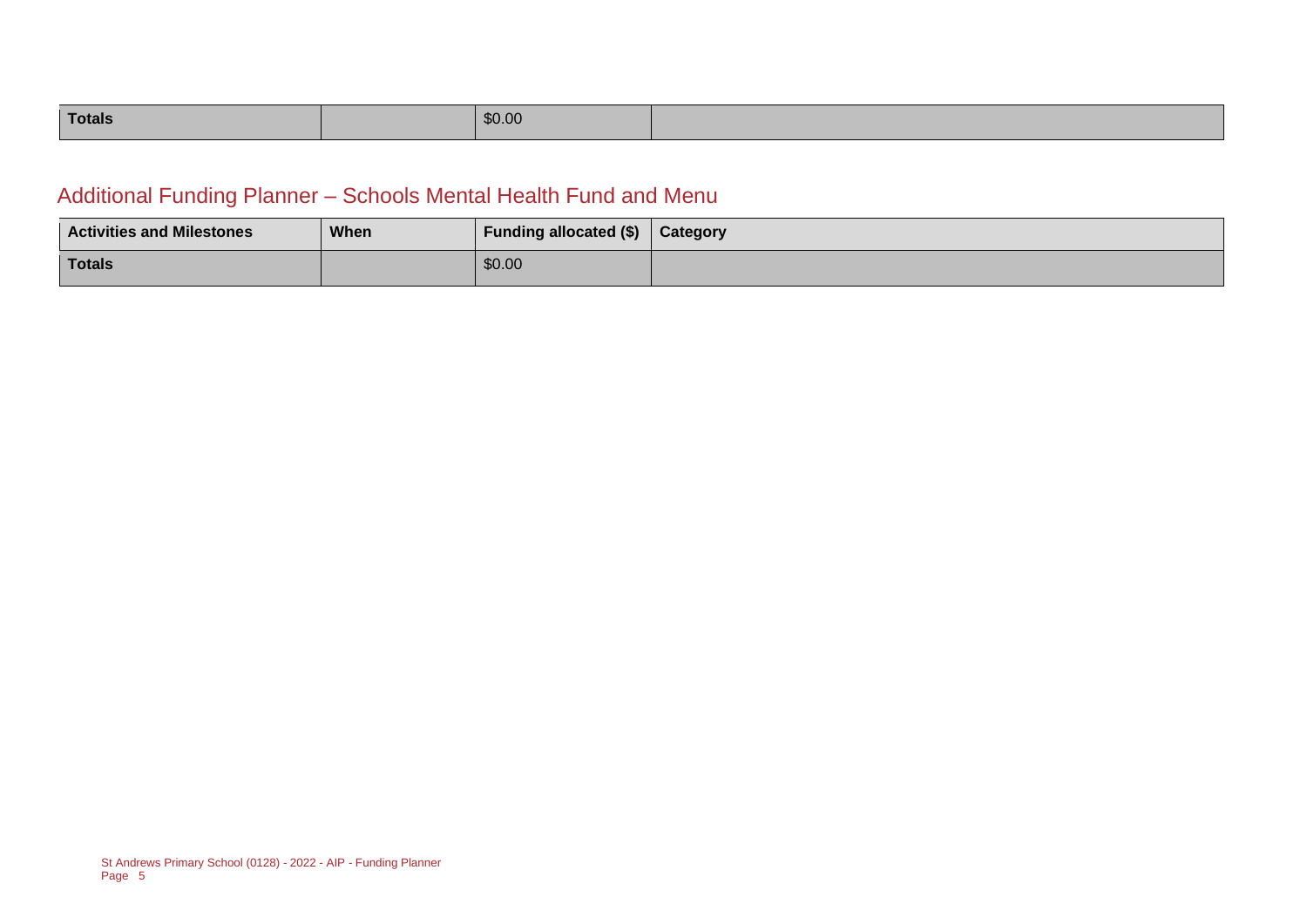## **Professional Learning and Development Plan**

| <b>Professional Learning</b><br><b>Priority</b>                                                                                                                                                                       | Who                                                              | When                                        | <b>Key Professional Learning</b><br><b>Strategies</b>                                                                  | <b>Organisational Structure</b>  | <b>Expertise Accessed</b>               | <b>Where</b>                    |
|-----------------------------------------------------------------------------------------------------------------------------------------------------------------------------------------------------------------------|------------------------------------------------------------------|---------------------------------------------|------------------------------------------------------------------------------------------------------------------------|----------------------------------|-----------------------------------------|---------------------------------|
| Finalise and Formalise the<br>assessment schedule to<br>reflect the PLC cycle for term<br>1 and determine which staff<br>are unfamiliar with the<br>assessments and need<br>specific training on<br>implementing them | $\triangleright$ Principal                                       | from:<br>Term 1<br>to:<br>Term 4            | $\boxtimes$ Planning<br>$\triangleright$ Design of formative<br>assessments<br>$\triangleright$ Curriculum development | ☑ PLC/PLT Meeting                | $\overline{\boxtimes}$ PLC Initiative   | $\overline{\mathbf{2}}$ On-site |
| Implement like needs<br>groupings in reading, maths<br>and writing by establishing a<br>PLC processes for<br>formalising the recording and<br>tracking of data in 5 weekly<br>cycles                                  | $\triangleright$ Principal<br>$\overline{\mathbf{M}}$ Teacher(s) | from:<br>Term 1<br>$\mathsf{to}:$<br>Term 4 | $\overline{\mathbf{z}}$ Planning<br>$\triangleright$ Curriculum development<br>☑ Formalised PLC/PLTs                   | ☑ PLC/PLT Meeting                | $\overline{\mathbf{d}}$ Internal staff  | $\boxtimes$ On-site             |
| Develop peer observation<br>protocols and schedule which<br>also enables cross school<br>observations                                                                                                                 | $\overline{\mathbf{z}}$ Principal                                | from:<br>Term 1<br>to:<br>Term 1            | $\triangledown$ Peer observation<br>including feedback and<br>reflection<br>$\triangleright$ Demonstration lessons     | $\triangledown$ PLC/PLT Meeting  | $\overline{\mathbf{z}}$ Internal staff  | $\overline{\mathbf{2}}$ On-site |
| Principal to facilitate training<br>of all staff across the school<br>in the resilience project<br>wellbeing program, focuses<br>will be unpacked and<br>implemented to build                                         | $\triangleright$ Principal                                       | from:<br>Term 1<br>to:<br>Term 4            | $\triangleright$ Curriculum development                                                                                | ☑ Whole School Pupil<br>Free Day | $\overline{\mathcal{A}}$ Internal staff | $\overline{\Box}$ On-site       |